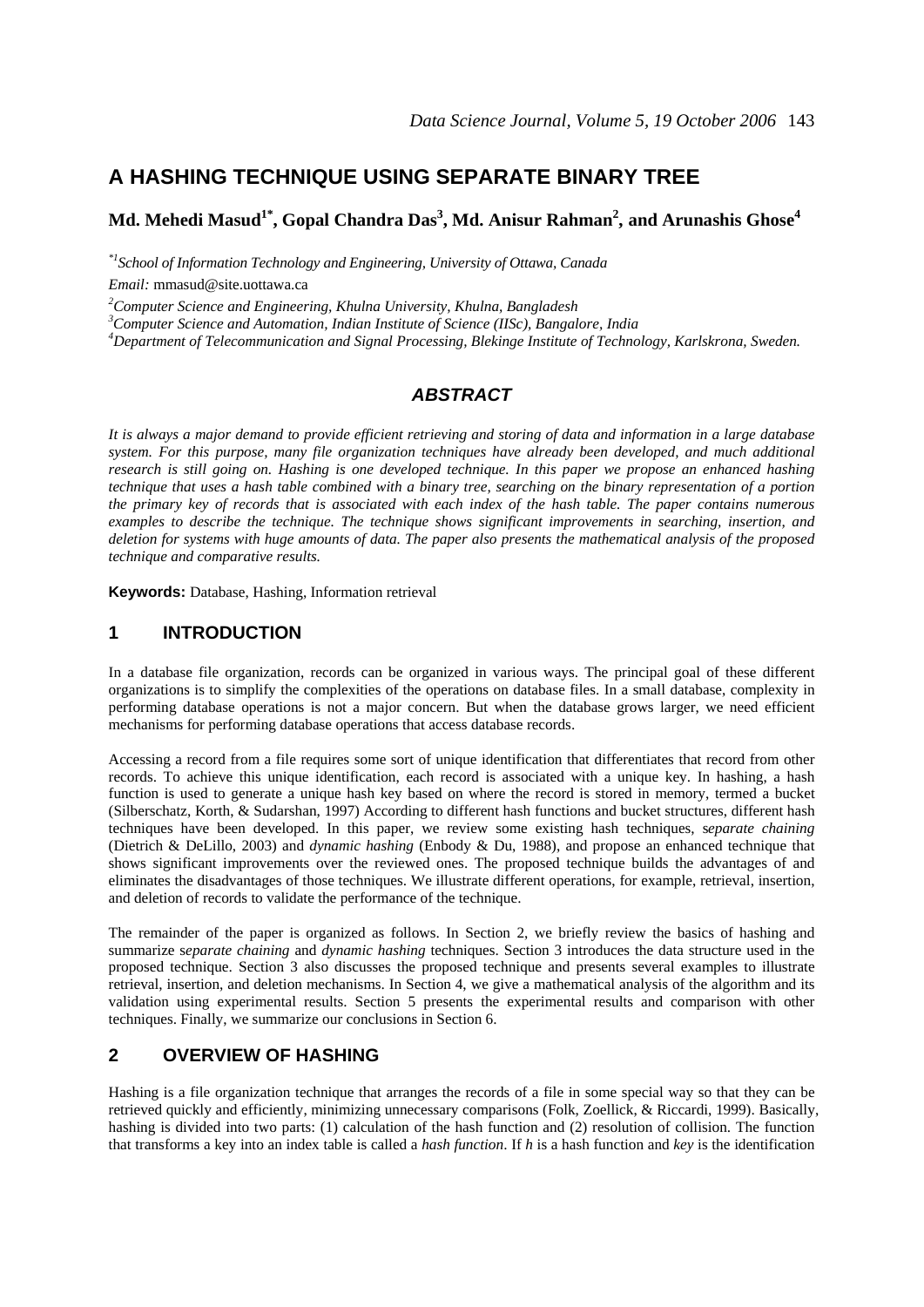key of a record, *h(key)* is called the *hash of key* and is the index which indicates the location where the record with the key should be placed. If *r* is a record whose key hashes into *hr, hr* is called the *hash key* of *r*.

The principal criteria in selecting a good hash function are: 1) the function should produce as few hash *clashes* as possible; that is, it should spread the keys uniformly over the possible hash table indices (Cormen, Leiserson, & Rivest, 1999). Of course, unless the keys are known in advance, it cannot be determined whether a particular hash function disperses them properly. 2) A hash function should depend on every single bit of the key, so that two keys that differ in only one bit or one group of bits hash into different values. Thus a hash function that simply extracts a portion of a key is not suitable. 3) Similarly, if two keys are simply digit or character permutations of each other (such as 139 and 319 or *meal* and *lame*), they should also hash into different values. The reason for this is that key sets frequently have clusters or permutations that might otherwise result in collisions. Many hash functions are available in literature, and each has its own advantages and disadvantages depending on the set of keys to be hashed. One important consideration in choosing a hash function is efficiency of calculation.

# **2.1 Classification of hashing**

Hashing can be classified into two categories: static hashing and dynamic hashing. In static hashing, the bucket size and storage capacity are predefined, which may be done using an array. Hence, this approach may waste memory if the number of records are less then the defined array size, or the out of memory situation occurs before allocation of all records (Langsam, Augenstein, & Tenenbaum, 1997). This method can be implemented for a small range of applications, as it is quite easy to do.

In dynamic hashing, the bucket size as well as the storage capacity is allocated dynamically (Kruse, 1996). This action may be achieved through a linked list, a binary tree, a B tree, or a B+ tree (Horowitz & Sahani, 1996) (Dale & Lilly, 1997). Hence, memory waste can be avoided. Also, insertion of new records has no theoretical bound. Dynamic hashing can be implemented for a large number of applications, and its complexity is much higher than that of static hashing. If a hash table is maintained in external storage such as on a disk or some other direct access device, it can be called hashing in external storage. When a record is requested, its key is hashed, and the hash table (now in internal memory) is used to locate the external storage address of the appropriate bucket.

Existing dynamic hashing techniques include linear hashing with overflow handling by linear probing (Larson, 1982), linear hashing with partial expansions, and linear hashing with chaining (Larson, 1985). Any of these techniques can be implemented for real world problems, and each has some particularly good features. Among these, linear hashing with separator finds records very fast, while separate chaining has the most efficient memory utilization. Each of the existing hashing techniques tries to resolve hash collisions in different ways. In the following subsections, two hashing techniques, *separate chaining* and *dynamic hashing,* are described. These two methods lay the ground work for the proposed extended technique.

# **2.1.1 Separate chaining**

Let us suppose the hash routine produces values between 0 and *tablesize* – 1. The technique s*eparate chaining* declares an array of buckets of size *tablesize*, which is called a *hash table*. Each of the indexes (or buckets) of the hash table acts as the header node of a distinct linear linked list. *Bucket[i]* points to the list of all records whose keys hash into *i* (i.e.,  $h(key) = i$ ). While searching for a record, if the hash key value for the record is *j*, the list pointed to by *bucket[j]* will be accessed and then traversed. During insertion, if the record is not found, it is inserted at the end of the list. During deletion, if the record is found, the corresponding node is removed, and the links are reordered accordingly.

Some important points about this method that should be mentioned are:

- In this method, a very small amount of memory space is wasted, and there are no empty nodes. Only those indices in the hash table that containing NULL value are wasted. The margin of wastage is very low.
- The records in the list remain in unsorted order. As a result, the cost of searching, insertion, and deletion is very high.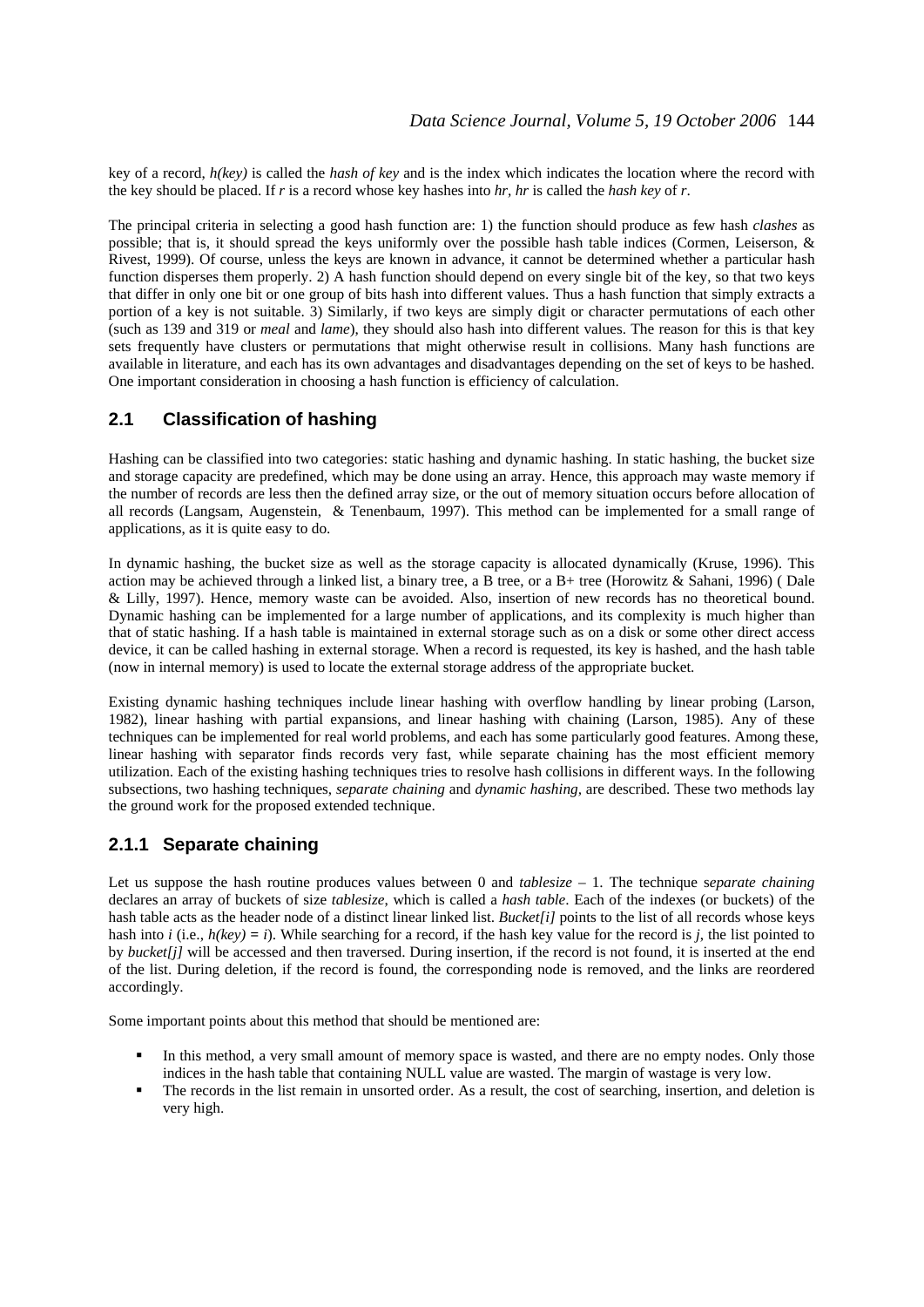Moreover, the cost of searching may increase drastically if the hash function is not uniform. A non-uniform hash function may cause many records to hash into a single chain. The choice of a uniform hash function can be very difficult to make.

# **2.1.2 Dynamic hashing**

Basically, dynamic hashing is a set of related and similar techniques. One type, which was introduced in the 1980's, is discussed below (Enbody & Du, 1988).

Initially, *m* buckets and a hash table (or index) of size *m* are allocated. Assuming that *m* equals  $2^b$  and assuming a hash routine *h* that produces hash values that are *w>b* bits in length, let *h(key)* be the integer between 0 and *m* represented by the first *b* bits of *h(key)*. Then *h* is used initially as the hash routine, and records are inserted into the *m* buckets as in ordinary external storage hashing. When a bucket overflows, the bucket is split in two, and its records are assigned to the two new buckets based on the  $(b+1)^{th}$  bit of  $h(key)$ . If the bit is 0, the record is assigned to the left bucket; otherwise it is assigned to the right bucket. The records in each of the two new buckets use the same first  $b+1$  bits in their hash keys,  $h(key)$ . Similarly, when a bucket representing *i* bits overflows (where  $b \leq i$  $\langle \xi = w \rangle$ , the bucket is split, and the  $(i+1)^{th}$  bit of  $h(key)$  for each record in the bucket is used to place the record in the left or right new bucket. Both new buckets then represent  $i+1$  bits of the hash key. The buckets whose keys have 0 in their  $(i+1)^{th}$  bit are called *0-buckets*, and the others are called *1-buckets*.

Under dynamic hashing, each of the *m* original index entries represents the root of a binary tree whose leaves contains a pointer to a bucket. Initially, each tree consists of only one node (a leaf node) that points to one of the *m* initially allocated buckets. When a bucket splits, two new leaf nodes are created to point to the new buckets. The former leaf that had pointed to the bucket being split is transformed into a non-leaf node whose left child is the leaf pointing to the *0-bucket* and whose right child is the leaf pointing to the *1-bucket*. To locate a record under dynamic hashing, *h(key)* has to be computed, and then the first *b* bits are used to locate a root node in the original index. One must use each successive bit of *h(key)* to move down the tree, going left if the bit is 0 and right if the bit is 1, until a leaf is reached. The pointer in the leaf is used to locate the bucket that contains the desired record if it exists. In the case of deletion, the node containing the *key* to be deleted holds a meaningless value (say, -1) after the *key* is deleted. As the node is not removed, memory for that node remains allocated after deletion.

Important points about this method are:

- The main advantage of dynamic hashing is that performance does not degrade as the file size grows.
- Buckets do not need to be reserved for future growth.
- When a record is deleted, the corresponding node remains allocated containing a meaningless value. Thus, deletion creates unused allocated space.
- As the number of nodes containing meaningless values remains in the structure, the overall cost of every operation increases.

The two existing methods discussed so far have both positive and negative aspects. The main disadvantage of separate chaining is that the cost of each operation is linear, i.e., of order  $O(n)$ , where *n* is the number of records present in the database. Therefore, for large databases, this technique is almost impractical to implement. Although dynamic hashing is of order  $O(log n)$ , deletion creates a problem. If deletion increases, the searching cost increases unnecessarily. To design a technique that will work efficiently for large databases, these two major problems must be solved. This is the goal of the proposed extended technique.

# **3 THE PROPOSED EXTENDED TECHNIQUE**

The extended technique introduces a hash table such that each index of this hash table contains a separate binary tree. The hash table has fixed size, but the binary tree can be expanded as necessary and thus can accommodate large numbers of records. In the following, we introduce the structures and organization of the tables and binary trees, the calculation of the hash index, and the position of a record in the tree from the *key* value and possible database size.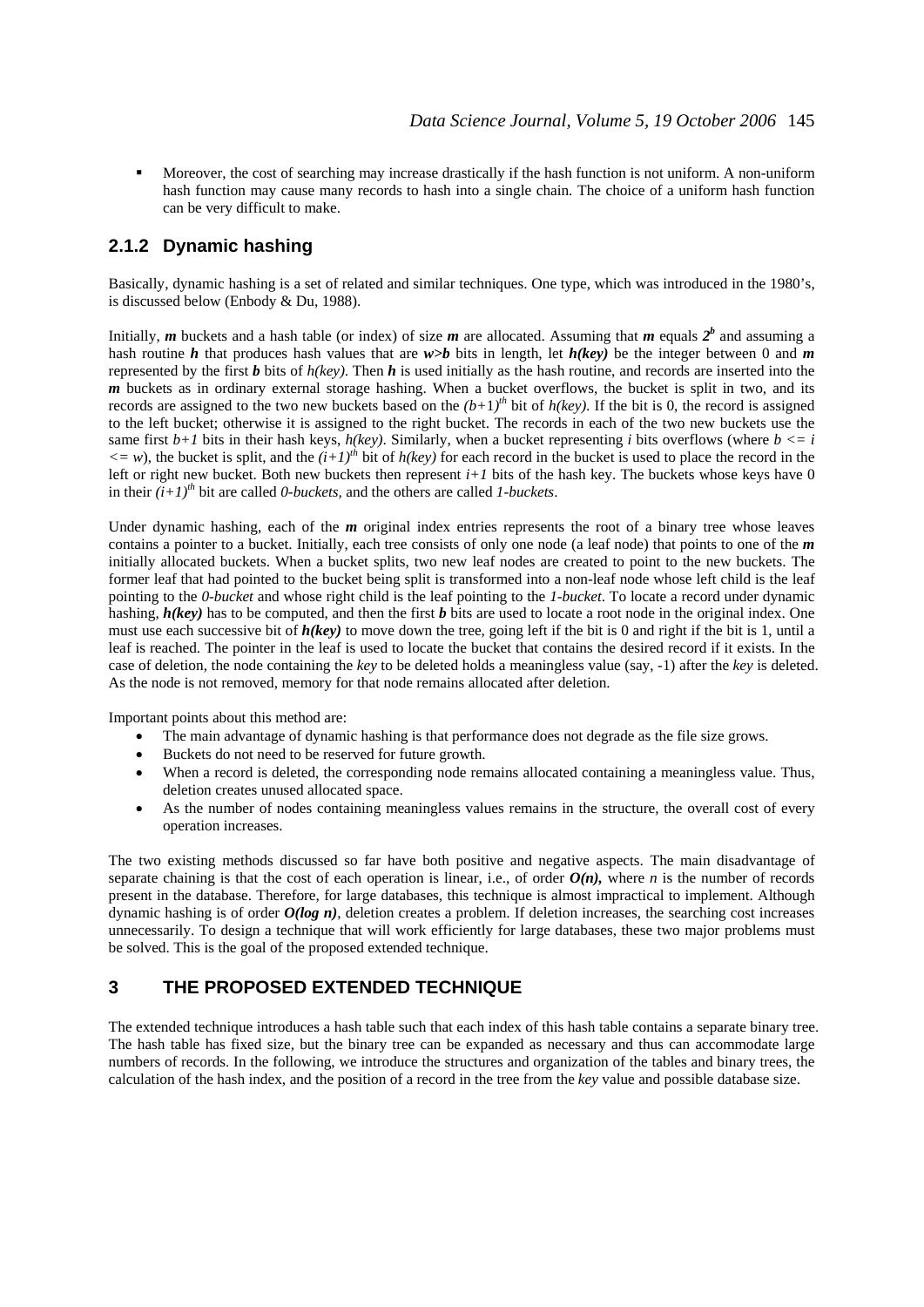#### **3.1 Hash table structure**

The Hash table is an array of pointers where each pointer points to a structure named *root node*. Initially, the hash table is declared to be an array of an arbitrary number of pointers. Memory for each root node is allocated only when a tree needs to be constructed to store the first record under the corresponding index. In the discussion that follows, the array used here is of 100 indices, as shown in Figure 1, with *MaxIndex* equaling 100. The structure is defined below:

 s*truct root\_node { struct record\_node \*left , \*right ; }\*hash\_table[MaxIndex].*

The structure *root node* in Figure 2 shows that each index of the array contains a pointer to a structure *root node* that has two structure (*record\_node*) pointers, *left* and *right*. The structure of *record\_node* is described in Section 3.2.



**Figure 1.** Hash table containing binary trees **Figure 2.** i<sup>th</sup> index pointing to the root\_node

#### **3.2 Binary tree structure**

Each binary tree is constructed under a root node. The structure of the other nodes, excepting the root node, in the binary tree is shown in Figure 3. The field *key* contains the primary key of the corresponding record. The *balance indicator* contains a positive or negative value indicating which sub-tree (left or right) of the node contains more nodes. Mathematically,

*balance\_indicator = number of nodes in the right sub-tree - number of nodes in the left sub-tree.* 



**Figure 3.** Binary tree structure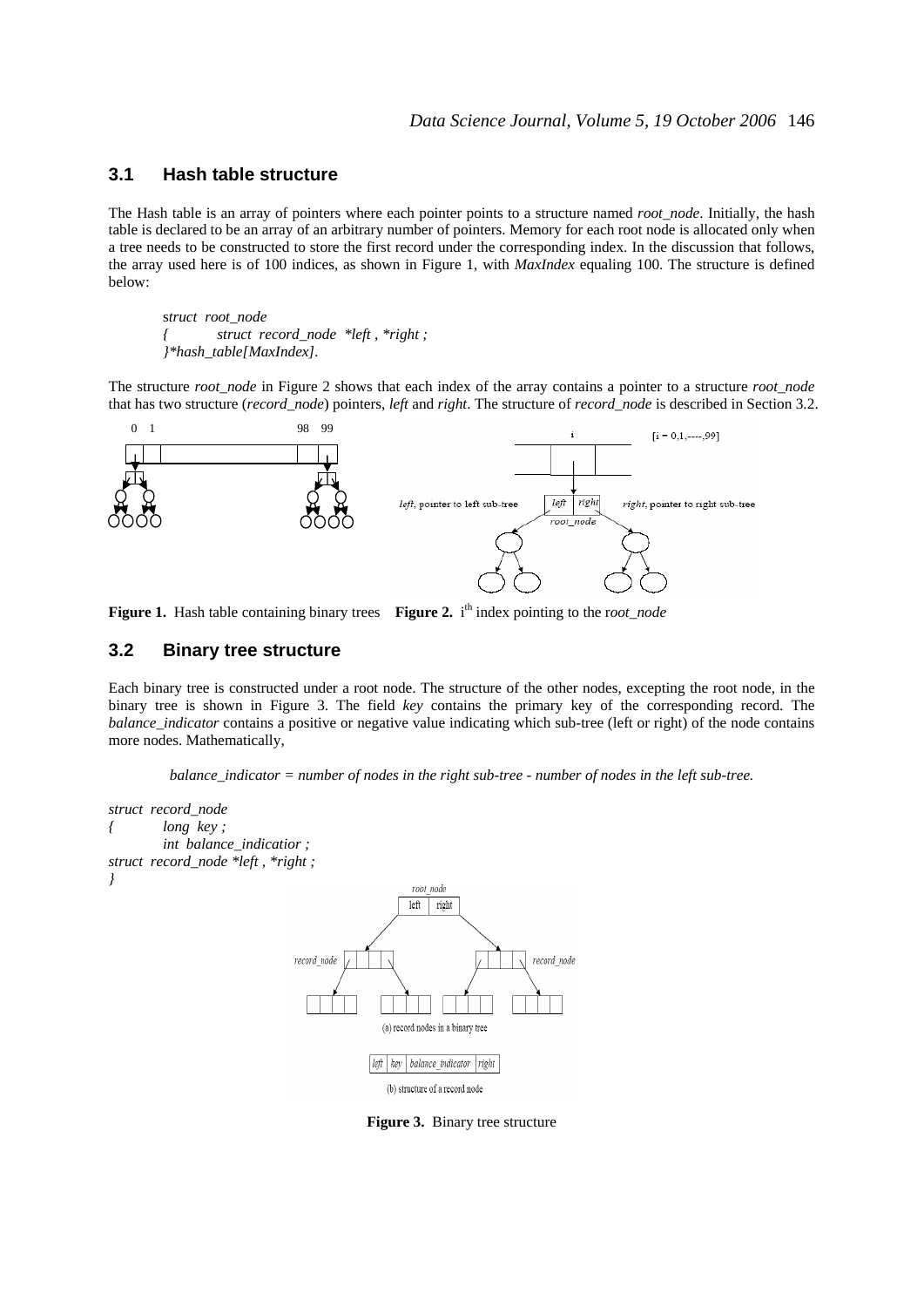For example, *balance\_indicator* = -2 indicates that the left sub-tree contains two more nodes than the right sub-tree. On the contrary, *balance\_indicator* = 3 indicates that the right sub-tree contains three more nodes than the left subtree. *balance\_indicator* = 0 means both the left and right sub-trees of the corresponding nodes contain the same number of nodes. When a node is created to store a record, its *balance\_indicator* is assigned to zero. The value of this field helps us to keep the tree balanced, that is, to prevent as much as possible the tree from being linear. This technique helps to reduce the searching cost.

The pointers *left* and *right* point to the left and right sub-tree respectively of the corresponding node. When a node is created, its left and right pointers are assigned to NULL. The symbol  $\emptyset$  is used to represent NULL value.

## **3.3 Hash index and tree index**

The hash index is the hash key generated by a hash function. The hash index of a *key* indicates the position of the hash table that holds the binary tree in which the *key* is to be inserted or is probably located. The hash function used here is given below.

#### *hash\_index = key mod 100*

For example, if the *key* is 46837, then the *hash* index = 46837 mod 100 = 37. The tree index is a number that is generated using the following function *tree* index = key div 100. In the proposed technique, the binary equivalent tree index is used to locate or place a *key* in the corresponding tree.



(a) Position of the tree (b) Possible positions in the tree

**Figure 4.** Positioning a key 46837

For example, for the above *key* 46837, the *tree\_index* = 46837 div 100 = 468. This *tree\_index* is further converted to its binary equivalent of a specific size. While implementing the technique in this example, 10 bits are used to represent the binary equivalent of the *tree\_index*. Using 10 bits for the binary equivalent is not rigid, and it can be varied depending on the possible future database size. Here, the binary equivalent of *tree\_index* 468 is 0111010100. Starting from the least significant bit (LSB), the tree turns left if the bit is 0 and right if the bit is 1.

## **3.4 Searching**

In this section we describe the searching mechanism. The *key* to be searched is broken into two parts, the *hash\_index*  and the *tree index,* with the functions *hash index = key mod 100* and *tree index = key div 100* respectively, as described above. The *hash* index is used to locate the corresponding index in the hash table. Then it must be checked to see if the root node of the corresponding index exists. If a root node exists, then a binary tree has already been created, and the *key* is searched using *tree\_index*. Absence of the root node indicates the absence of a tree. That is, no data having the *hash\_index* has yet been entered. Thus the searching process terminates with failure.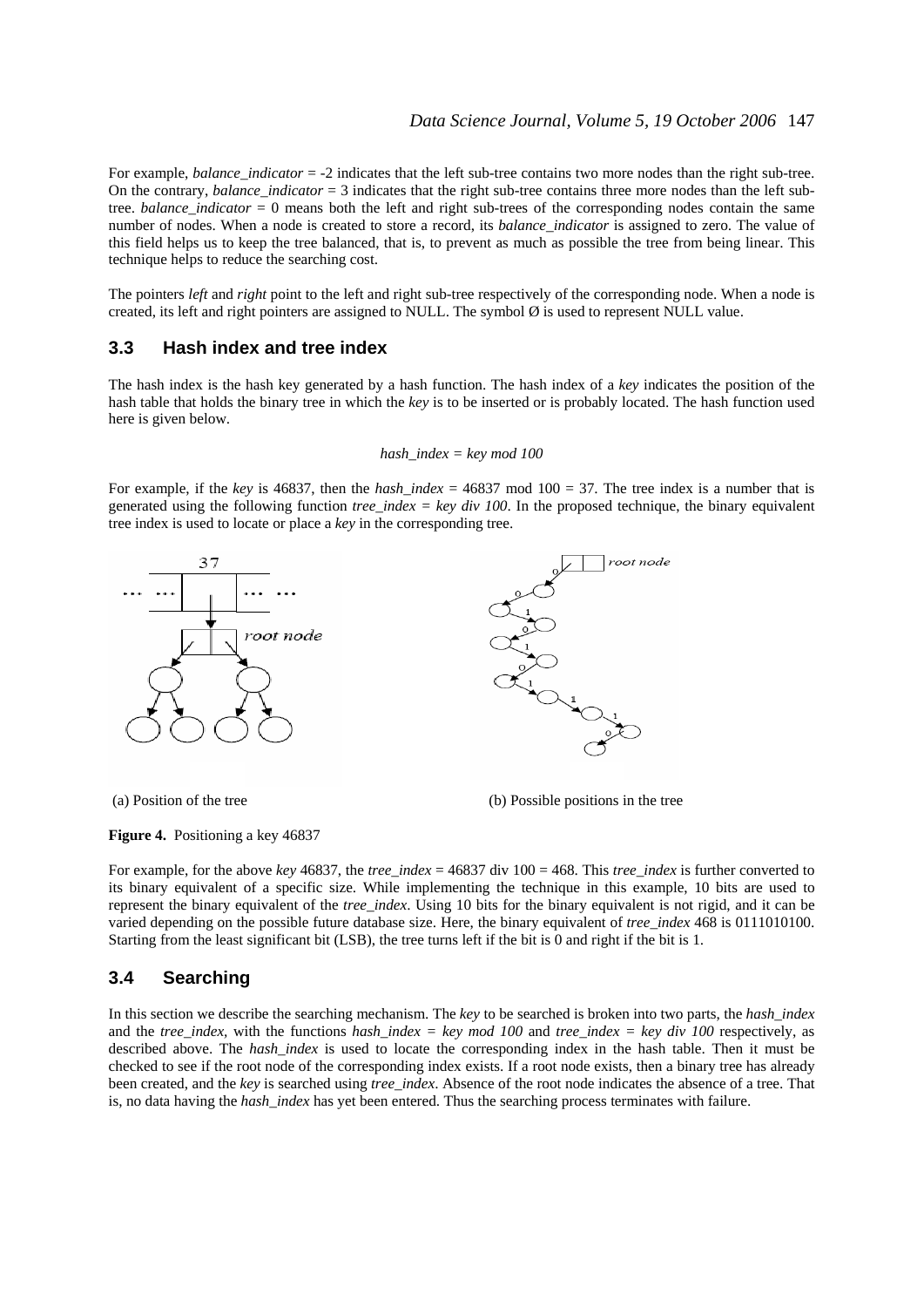If a binary tree exists already, the process turns left or right depending on the value of the binary equivalent of the *tree\_index* starting from the LSB. If a 0 is found, it turns to the left; otherwise it turns to the right. At each step, the *key* of the corresponding node is checked. If a match is found, the searching process terminates with success. Otherwise, this traversal continues until the next left or right pointer contains the NULL value. The algorithm is shown in Algorithm A1.

| <b>Algorithm for Searching</b>                                                                        |
|-------------------------------------------------------------------------------------------------------|
| <i>Step 1</i> : If the hash index contains no tree, then go to step 4.                                |
| <i>Step 2</i> : If the LSB equals zero, traverse to the left child of the root node, if it exists.    |
| Otherwise, traverse to the right child of the root, if it exists. If neither exists, go<br>to step 4. |
| <i>Step 3</i> : For each bit of binary equivalent except the LSB,                                     |
| Check for the key in the corresponding node. If it is not found, depending on the                     |
| Bit value (zero or one respectively), traverse to the left or right child. If it is                   |
| found, go to step 5.                                                                                  |
| Step 4: Show message "key not found" and go to step 6.                                                |
| <i>Step 5</i> : Show message "key found".                                                             |
| <i>Step 6</i> : End.                                                                                  |

**Algorithm** A1. Algorithm for searching

**Example 1:** Suppose the keys are stored with the configuration in Figure 6. The construction process of such a structure is described within the insertion process in section 3.5. Table 1 contains the *key*, *hash\_index*, *tree\_index* and binary equivalent of *tree\_index* of the corresponding records.



**Figure 6.** The trees constructed using the sample records

|  |  | Table 1. A set of sample keys |
|--|--|-------------------------------|
|--|--|-------------------------------|

| kev   | hash index | tree_index | Binary equivalent of <i>tree_index</i> |
|-------|------------|------------|----------------------------------------|
| 1558  | 58         | 15         | 0000001111                             |
| 100   | 0          |            | 0000000001                             |
| 58    | 58         | $\Omega$   | 0000000000                             |
| 1200  | $\Omega$   | 12         | 0000001100                             |
| 3758  | 58         | 37         | 0000100101                             |
| 158   | 58         |            | 0000000001                             |
| 458   | 58         | 4          | 0000000100                             |
| 2358  | 58         | 23         | 0000010111                             |
| 1000  | $\Omega$   | 10         | 0000001010                             |
| 3258  | 58         | 32         | 0000100000                             |
| 6858  | 58         | 68         | 0001000100                             |
| 12758 | 58         | 127        | 0001111111                             |
| 51258 | 58         | 512        | 1000000000                             |
| 8658  | 58         | 86         | 0001010110                             |
| 1358  | 58         | 13         | 0000001101                             |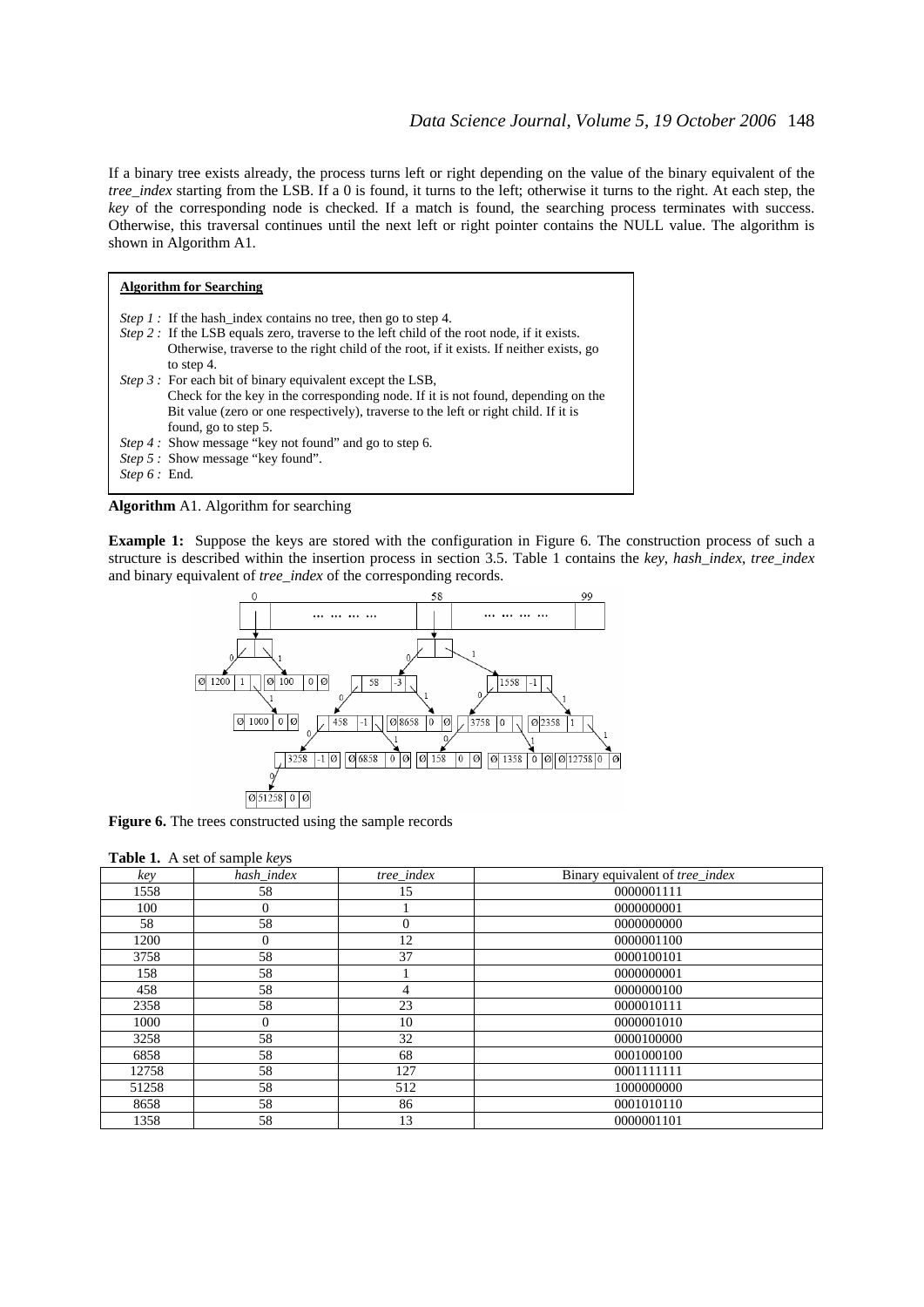Suppose, the keys 458, 499, and 1358 are to be searched. Their corresponding *hash\_index*, *tree\_index* and binary equivalent of *tree\_index* are given in Table 2.

| Kev  | hash index | tree index | Binary equivalent of <i>tree index</i> |
|------|------------|------------|----------------------------------------|
| 458  |            |            | 0000000100                             |
| 499  | QQ         |            | 0000000100                             |
| 1358 |            |            | 0000001101                             |

**Table 2.** The keys to be searched

To search for the *key* 458, it is first broken into *hash\_index* and *tree\_index*. The *key* is then hashed into index 58. The process finds that there exists a root node; i.e., a binary tree has been already created. The binary equivalent of the *tree\_index* is then calculated to be 0000000100. Because the LSB, i.e. the 0 bit, is 0, the process moves to the left from the root node. The *key* 58 found there is not the desired key. Thus the next bit, i.e. the 1<sup>st</sup> bit, is considered. As this bit is 0**,** it again takes a left turn and finds the desired *key.* Finally, the searching process terminates with success.

To search for the *key* 499, the *key* hashes into the 99<sup>th</sup> index according to the *hash index* of the *key*. But the process observes the absence of the root node. Therefore, no *key* having *hash\_index* 99 has been inserted yet. Thus, the search *key* is not present in the database.

To search for 1358, the *key* hashes into the 58<sup>th</sup> index of the hash table. The calculated binary equivalent is 0000001101. First it takes a right turn. As a match is not found, it then turns left. The process again fails to get a match. Because the 2<sup>nd</sup> bit is 1, the process then moves to the right, and the search *key* is found.

## **3.5 Insertion**

This section describes the insertion mechanism. The *key* to be inserted is first broken into two parts, the *hash\_index*  and the *tree* index, with the functions *hash\_index = key mod 100* and *tree\_index = key div 100* respectively, as performed in the searching procedure. The *hash\_index* is used to locate the corresponding index in the hash table. It must be checked to see whether the root node of the corresponding index exists. If a root node exists, then it is clear that a tree has already been created. The process then inserts the *key* using the binary equivalent of the *tree\_index*. On the other hand, the absence of the root node indicates that no tree has been created yet; that is, no data having this *hash\_index* has been hashed before. In this case, a root node is created, and the *key* is inserted either to the left or right of the root node according to the LSB of the binary equivalent. The algorithm is shown in Algorithm A2.

| <b>Algorithm for Insertion</b>                                                                                                                                                                                                                                                                                  |
|-----------------------------------------------------------------------------------------------------------------------------------------------------------------------------------------------------------------------------------------------------------------------------------------------------------------|
| <i>Step 1</i> : If the hash index contains no tree, create a root node and insert the key to its left or<br>right child after creating it, according to the LSB value.<br>Otherwise, traverse to the left or right according to value of the LSB.                                                               |
| Step 2: For each bit of binary equivalent except LSB:<br>If there is no node, create a node and insert the key. If there is a node already and<br>no duplicate is found, keep track of the node and direction and then traverse to the<br>left or right in the same way. If a duplicate is found, go to step 4. |
| <i>Step 3</i> : Update the balance indicator of the corresponding node and go to step 5.<br><i>Step 4</i> : Show message "key already exists".<br><i>Step</i> $5:$ End.                                                                                                                                         |

**Algorithm** A2. Algorithm for insertion

If a binary tree already exists, the process turns left or right depending on the value of the binary equivalent of the *tree\_index, starting from the LSB.* If a 0 is found, it turns to left. Otherwise it turns to the right. Each time the process checks whether the *key* of the corresponding node matches. If a match is found, the insertion process terminates after generating the message "the key already exists". Otherwise, this traversal continues until a leaf node is reached. According to the corresponding bit value, a new record is then created to store the *key* either to the left or the right of that leaf node.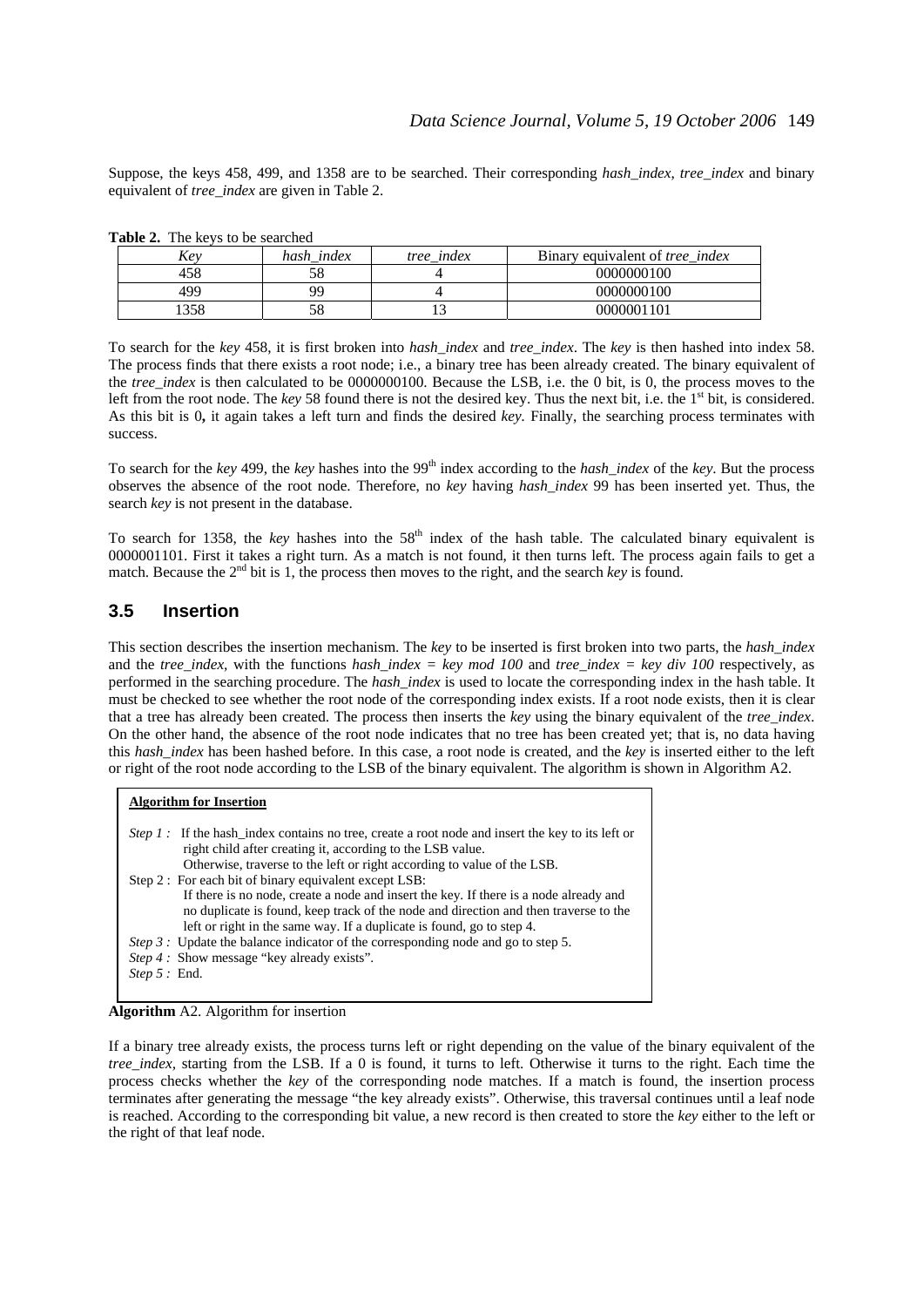While traversing the tree, in order to find the appropriate position of the *key* to be inserted or to check whether it already exists, the process has to keep track of the path. If the *key* is inserted, then the value of the *balance\_indicator* of those nodes that are encountered along the path of traversal is updated. For example, consider Figure 7.



Consider that before insertion, the tree contains 9 nodes,  $n_1$ ,  $n_2$ , ...,  $n_9$ . Here, the node  $n_i$  has the *balance\_indicator* value  $b_i$ , where  $i = 1, 2, ..., 9$ . Suppose a new node  $n_{10}$  is to be inserted, and the insertion procedure finds its position of insertion to the left of the node *n8*. To reach the position of insertion, the process has to traverse along the path that contains the nodes  $n_1$ ,  $n_4$ ,  $n_8$ . Therefore, the addresses of these nodes must be stored. In addition, for each of the nodes  $n_1$ ,  $n_4$  and  $n_8$  a separate integer value is stored which is added to the corresponding *balance\_indicator*. During traversal, if the process turns left, –1 is stored, and if it turns right, 1 is stored. Thus, corresponding integer values for the nodes *n1, n4,* and *n8* are *1, 1,* and *–1* respectively. Therefore, after insertion, the *balance\_indicator* of the nodes  $n_1$ ,  $n_4$  and  $n_8$  are  $b_1+1$ ,  $b_4+1$ , and  $b_8-1$  respectively.

**Example 2:** Consider the database structure in Figure 6 in which some new keys 2858 and 599 are to be inserted. The corresponding *hash index, tree index*, and the binary equivalent of these keys are given in the Table 3.

| <b>Table 3.</b> The keys to be inserted |            |                   |                                        |  |  |
|-----------------------------------------|------------|-------------------|----------------------------------------|--|--|
| Kev                                     | Hash index | <i>tree index</i> | Binary equivalent of <i>tree</i> index |  |  |
| 2858                                    |            |                   | 0000011100                             |  |  |
| 599                                     | Q۵         |                   | 0000000101                             |  |  |





**Figure 8.** The tree structure after inserting the *key* 2858

To insert the *key* 2858, the process first hashes into the 58<sup>th</sup> index of the hash table. Its *tree index* is 28, and the binary equivalent is 0000011100. To find the appropriate position of insertion, the process traverses the tree in the same manner as the searching process. During traversal, each node is checked on the way to be sure that the *key* doesn't exist already. If the *key* already exists, a message is generated, and the process terminates. Because the LSB, i.e. the 0 bit, is 0, the process turns left from the root node and finds the *key* 58. As the 1<sup>st</sup> bit is 0, it has to turn left again, and at the same time the address of this node and a value  $-1$  against this node are stored. Then the process reaches the node holding the *key* 458, which doesn't match the *key* 2858. It turns right as the 2nd bit is 1. The address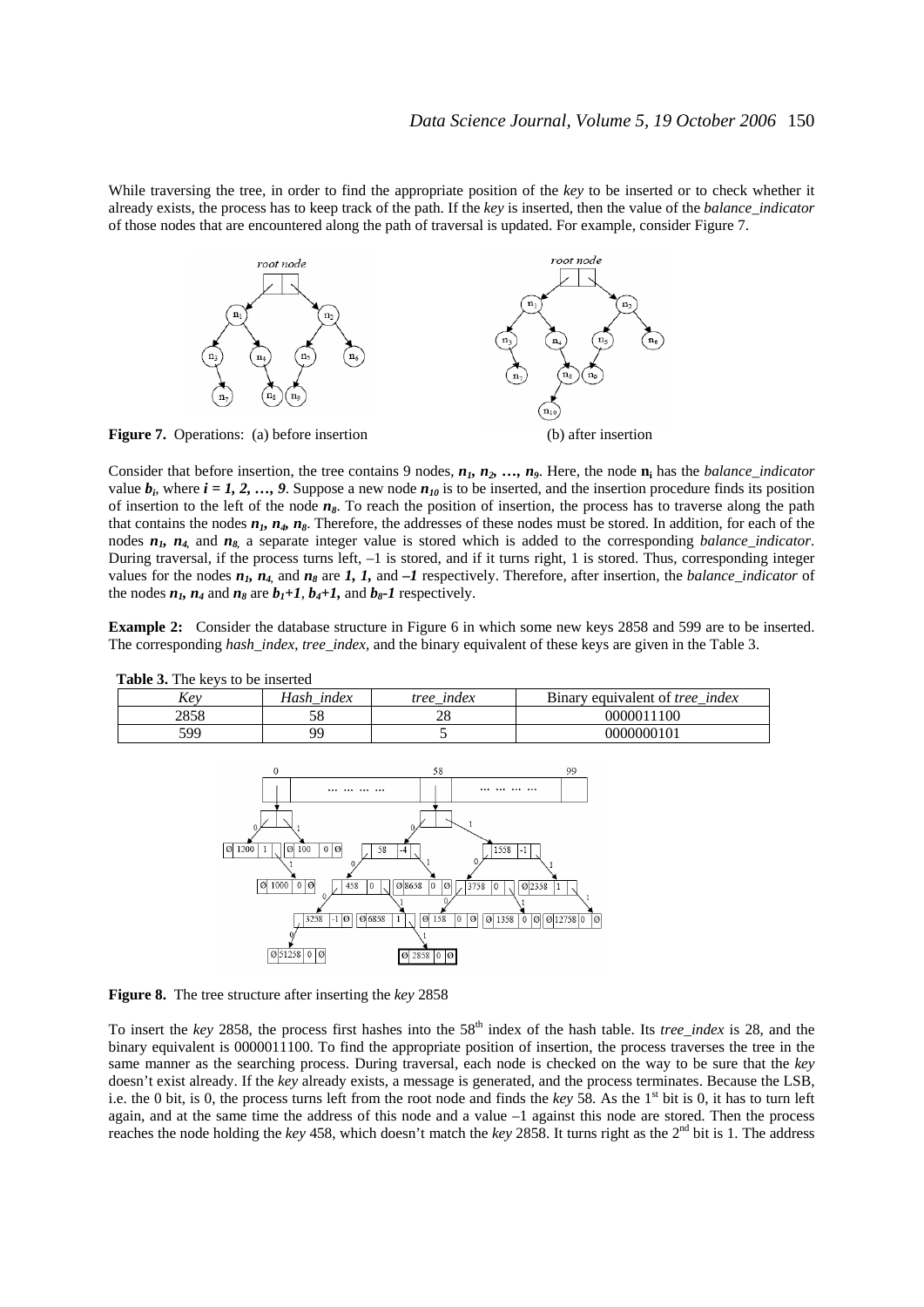of the node containing 458 and a value 1 against it are stored. Then it reaches the node containing the *key* 6858, also no match. The  $3^{rd}$  bit is 1, and it has to turn right. The value 1 against the address of the node containing 6858 is stored. Because this is a leaf node, a new node to the right of this node is created, and the *key* 2858 is stored there. Now the *balance\_indicator* values of the stored nodes are updated by adding the values stored against them. After the insertion of *key* 2858, the database structure is shown in Figure 8.

Table 4 shows the value of the balance indicator of the stored nodes before and after insertion of the key 2858.

| $-$ which is climated of <i>contented</i> properties. Where index with |                            |                  |  |  |
|------------------------------------------------------------------------|----------------------------|------------------|--|--|
| Key values of the                                                      | Value of balance_indicator |                  |  |  |
| stored nodes                                                           | Before insertion           | After Insertion  |  |  |
|                                                                        |                            | $-3 + (-1) = -4$ |  |  |
|                                                                        |                            | $-1 + 1 = 0$     |  |  |
| 6858                                                                   |                            | $0 + 1 = 1$      |  |  |

**Table 4.** Changes of *balance\_indicator* after insertion

Now the *key* 599 is inserted. This *key* hashes to the 99<sup>th</sup> index of the hash table which does not have a root node. The root node must be created first. The binary equivalent is 000000010. A record node is created to the right of the root node, as the LSB is 1. Its *balance\_indicator* is initialized to zero.



Figure 9 shows the structure after inserting the *key* 599.

**Figure 9.** The tree structure after inserting the *key* 599

## **3.6 Deletion**

This section describes the deletion technique. The first step is to calculate the *hash\_index, tree\_index* and binary equivalent as done in the searching procedure. The *hash\_index* is used to locate the corresponding index in the hash table. The next step is to see whether or not the root node of the corresponding index exists. The presence of a root node indicates that a tree already exists. Then the process finds the *key* for deletion using the binary equivalent of the *tree index*. On the other hand, the absence of the root node indicates that no tree is present; that is, no data having this *hash index* has been entered yet. In this case, the deletion process terminates, generating a message "the key is not found".

If a binary tree already exists, the process traverses the tree to find the node containing the *key* to be deleted as in the searching procedure. While traversing, it keeps track of all the record nodes it encounters on the path to the node containing the *key* to be deleted, if it exists, from the root node. It stores the addresses of the nodes encountered along the path, and in association with each address a distinct integer value is also stored.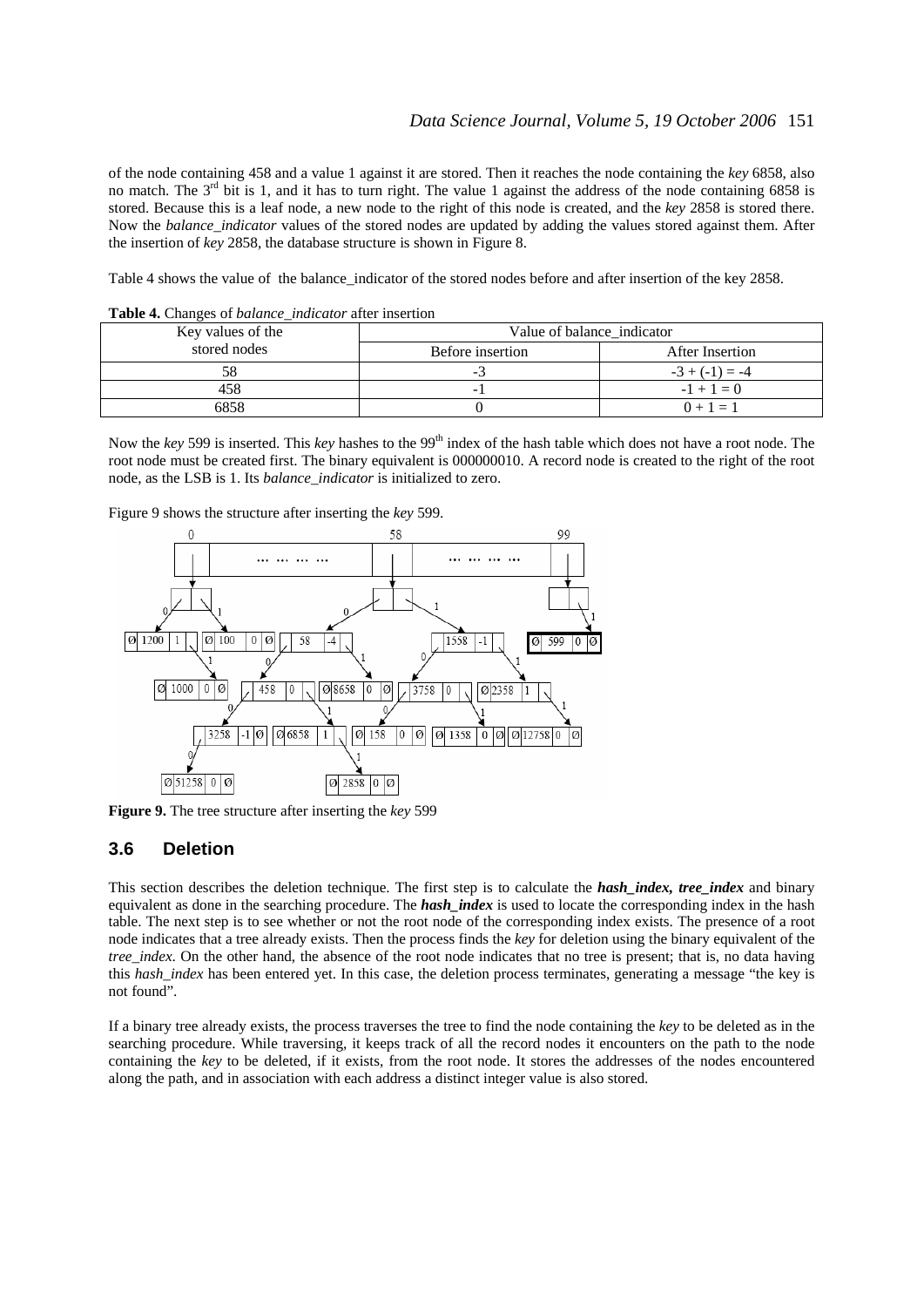| <b>Algorithm for Deletion</b>                                                                                            |
|--------------------------------------------------------------------------------------------------------------------------|
| <i>Step 1</i> : If the hash index contains no tree, then go to step 5.                                                   |
| <i>Step 2</i> : If the LSB equals zero, traverse to the left child of the root. <b>Otherwise</b> , traverse to           |
| the right child.<br><i>Step 3</i> : For each bit of the binary equivalent except the LSB:                                |
| If there is no node, go to step 5. If the key is found and the corresponding node is a                                   |
| leaf node, delete it; Otherwise, call the reordering scheme (replace by a leaf).                                         |
| If the key is not found, keep track of the node and direction and then traverse to the<br>Left or right in the same way. |
| Step 4: Update the balance indicator of the corresponding node and go to step 6.                                         |
| Step 5: Show message "key not found".<br>Step $6:$ End.                                                                  |
|                                                                                                                          |

#### **Algorithm** A3: Algorithm for deletion

If the process fails to find the *key* value, it terminates with a failure. If the *key* exists and the node containing it is a leaf node, it then deletes the node by freeing the memory allocated by it. In the case where the *key* is contained by a non-leaf node, it tries to find a leaf node in either the right or left sub-tree of the node containing the *key*. If the left sub-tree contains  $n_1$  number of nodes and the right sub-tree contains  $n_2$  number of nodes and  $n_1 \ge n_2$ , then a leaf node is chosen from the left sub-tree. If  $n_1 < n_2$ , the leaf node is chosen from right sub-tree. This choice is made with the help of the value of the *balance\_indicator*. If the *balance\_indicator* is less than or equal to zero, the process turns left; otherwise it proceeds right. In this way, while the process searches for a leaf node, the addresses of each node on the path including the node containing the *key* to be deleted and an integer value for each node are stored. The integer value is either 1 or –1 depending on the direction of the traversal. –1 is stored for a left turn, and 1 is stored for a right turn.

When the process finds a leaf node, it first replaces the *key* to be deleted by the *key* contained by this leaf node. Then it deletes this leaf node by freeing its respective allocated memory. After that, using the corresponding stored integer value**,** the values of the *balance\_indicator* of the nodes whose addresses are already stored is updated. An integer value, either 1 or –1, is subtracted from the *balance\_indicator* of the corresponding node. Consider the tree structure in the Figure 10. The process of deleting a non-leaf node is explained further using this structure.



**Figure 10.** (a) Before deletion (b) After deletion

Suppose before deletion the tree contains nodes  $n_1$ ,  $n_2$ , ...,  $n_{12}$ . Each node  $n_i$  contains the *key*  $k_i$  for  $i = 1, 2, ..., 12$ . Also, the node  $n_i$  has the *balance\_indicator* value  $b_i$ , where  $i = 1, 2, ..., 12$ . From Figure 10(a), we get  $b_i = 0$ ,  $b_2 = -6$ ,  $b_3= 0$ ,  $b_4= 0$ ,  $b_5= -2$ ,  $b_6= 0$ ,  $b_7= 1$ ,  $b_8= 1$ ,  $b_9= 0$ ,  $b_{10}= -1$ ,  $b_{11}= 0$ , and  $b_{12}= 0$ .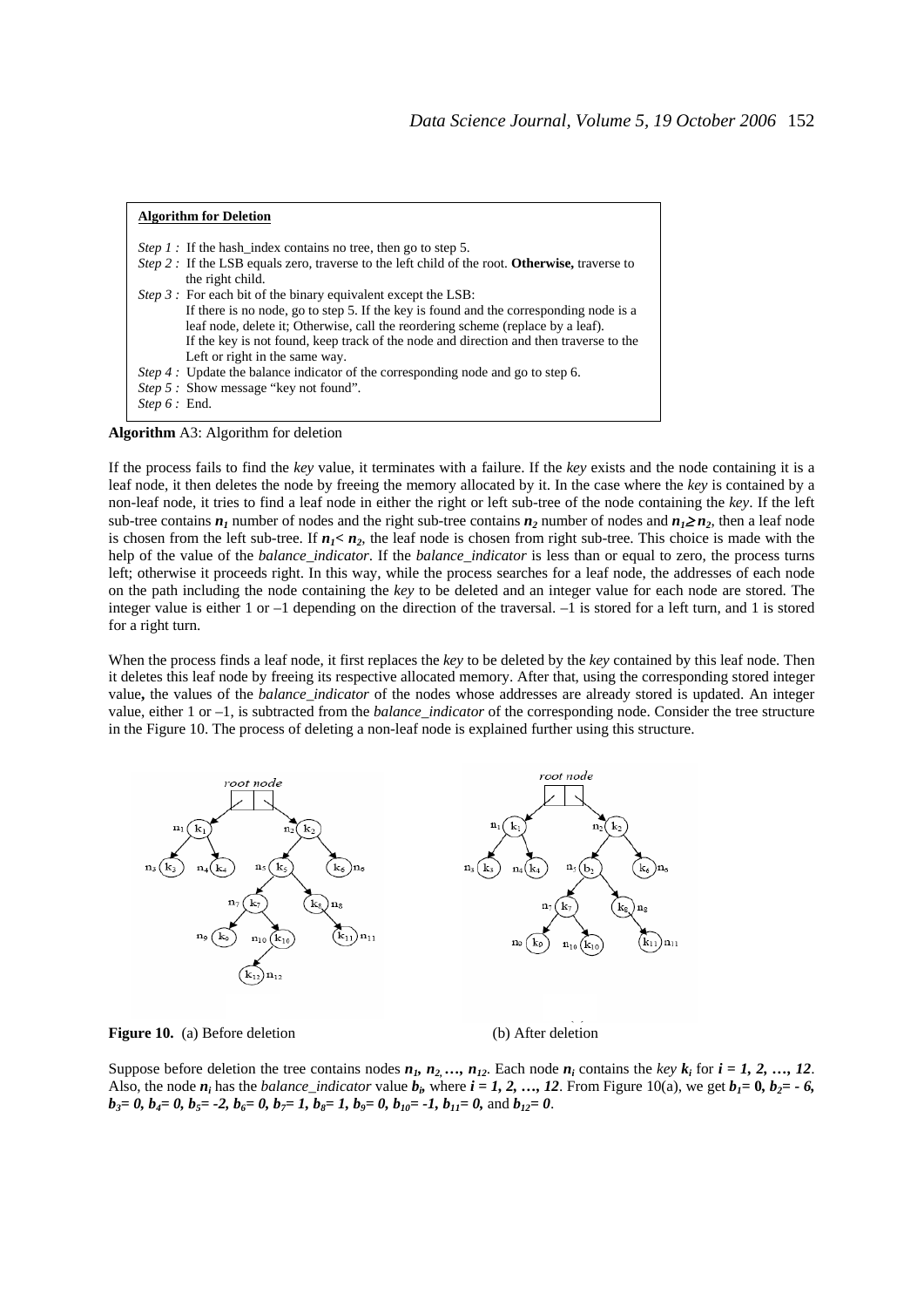Consider that the *key*  $k_5$  is selected for deletion. To reach the node containing  $k_5$ , the process has to turn right from the root node and then turn left from node  $n_2$ . The address of node  $n_2$  and an integer value  $-1$  against it are stored. The node  $n_5$  containing the *key*  $k_5$  is a non-leaf node. Therefore, a leaf node from either the left or right sub-tree of  $n_5$  has to be found. Because  $b_5$ < 0, the process turns left, and the address of node  $n_5$  and a value –1 is stored. The process reaches  $n_7$  and from  $n_7$  has to turn right as  $n_7$  is not a leaf node and  $b_7$ >0. At this point, the address of  $n_7$  and a value 1 against it are stored. Then it reaches the node  $n_{10}$  which is also not a leaf node. From  $n_{10}$  it turns left as  $b_{10}$ < 0. Here, the process stores the address of  $n_{10}$  and a value –1 against it. After that it arrives at the node  $n_{12}$ , a leaf node.

Now the *key*  $k_5$ , the target for deletion, is replaced by the *key*  $k_{12}$  contained by the node  $n_{12}$ . Then the node  $n_{12}$  is removed. After that the values of the *balance\_indicators* of all the nodes whose addresses are already stored are updated by subtracting the corresponding stored value from them. Here,  $b_2$ ,  $b_5$ ,  $b_7$ ,  $b_{10}$  are updated as shown in the Table 5.

| Balance indicator | Before deletion | After deletion   |
|-------------------|-----------------|------------------|
|                   |                 | $-6 - (-1) = -5$ |
| D۵                | - -             | $-2-$            |
| ٦.                |                 | l – I = U        |
| 010               |                 | - 1              |

**Example 3:** Consider the database structure in Figure 11 from which the key 458 is to be deleted. Table 2 shows its *hash\_index*, *tree\_index* and the binary equivalents of the key.



**Figure 11.** A database structure

To delete the *key* 458, the process hashes into the 58<sup>th</sup> index of the hash table. Its *tree\_index* is 4, and the binary equivalent is 0000000100. Prior to deletion, it is necessary to find the node containing 458 as in the searching process. As the LSB, the 0 bit, is 0, the process turns left from the root node and finds the *key* 58. Since the 1st bit is 0, it has to turn left again, and at the same time, the address of this node and a value –1 against this node are stored. It then reaches the node holding the *key* 458 and deletes it.

Now a leaf node from either the left or right sub-tree of the node containing 458 has to found. As the *balance\_indicator* of the node containing 458 is 1, which is greater than zero, the process proceeds towards the right form of this node. At the same time, the address of this node and a value 1 against it are stored. Next it arrives at the node containing 6858, which is not a leaf node. Since the *balance\_indicator* of this node is 2, the process must turn right. Before that, it stores the address of this node containing 6858 and a value 1 against it. Then the process reaches the node holding *key* 2858, which is also non-leaf node. Its *balance indicator* value is –1. Therefore, it turns left from here after storing the address of this node and a value –1 against it. Then the node, containing *key* 1258, is reached and is a leaf node.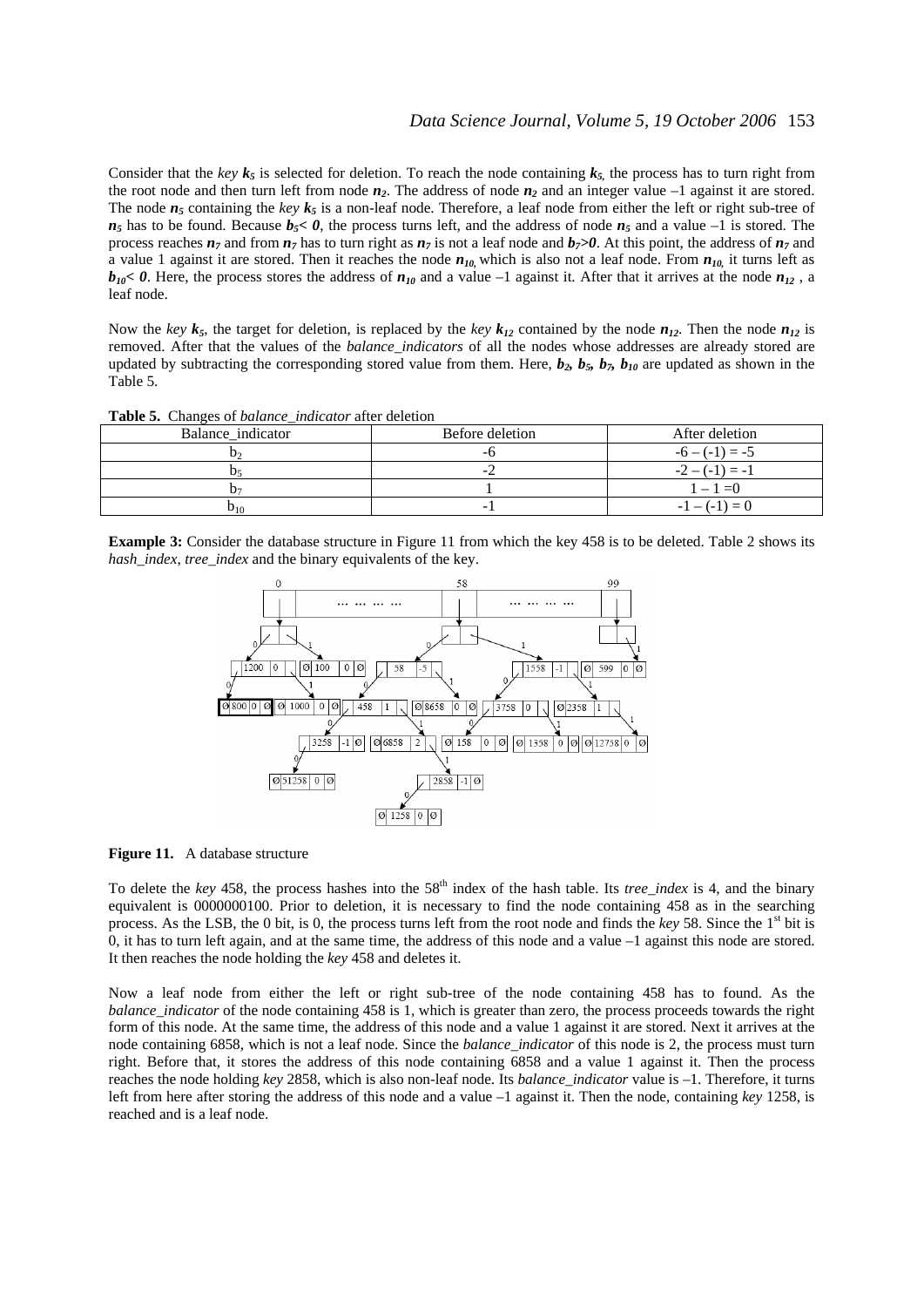Because the process has found the appropriate leaf node, it first replaces the *key* 458 by 1258 and then deletes the node containing the *key* 1258. After that, it updates the **v**alues of the *balance\_indicators* of the nodes whose addresses have been stored using the corresponding stored integer values, either 1 or –1. Here, the integer value is subtracted from the *balance\_indicator*. Table 6 shows the changes of the *balance\_indicator* values.

| Key values of the | Value of balance_indicator |                  |
|-------------------|----------------------------|------------------|
| stored nodes      | Before insertion           | After Insertion  |
|                   |                            | $-5 + (-1) = -4$ |
| 458/1258*         |                            | $1 - 1 = 0$      |
| 6858              |                            | $2 - 1 = 1$      |
| 2858              |                            | $-1 - (-1) = 0$  |

**Table 6.** Changes of *balance\_indicator* after deletion



**Figure 12.** After deletion of key 458

The database structure after deleting the *key* 458 is shown in Figure 12.

# **4 MATHEMATICAL ANALYSIS**

#### **4.1 Successful search**

To analyze this method mathematically, let us assume that the records are uniformly distributed among the tree and each tree is also constructed uniformly.

For a successful search, let,

- $r =$  number of records in the database.
- $i =$  number of indices in the hash table,
- $p =$  number of records in a tree,
- $\mathbf{b}$  = number of bits to represent p,
- *q* = number of internal nodes,
- $\vec{e}$  = number of external nodes, and
- $I =$  internal path length (total path length to reach all the internal nodes from the root node).

Here,  $p = 2^b$  as *b* is the number of bits required to represent *p*. Therefore,  $b = \log_2 p$ . Because *b* must be a positive integer,  $b = \sqrt{|\log_2 p|}$ . The total number of nodes in a tree,  $p = r/$ ; thus  $b = \sqrt{|\log_2 (r/i)|}$ .

The  $(b-1)^{th}$  and  $b^{th}$  levels consist of  $(2^{b-1}-2)$  and 2 leaf nodes respectively. Then the total number of external nodes,  $e = 2^{b-1}-2+2$  $= 2^{b-1}$ , where  $b \ge 2$ .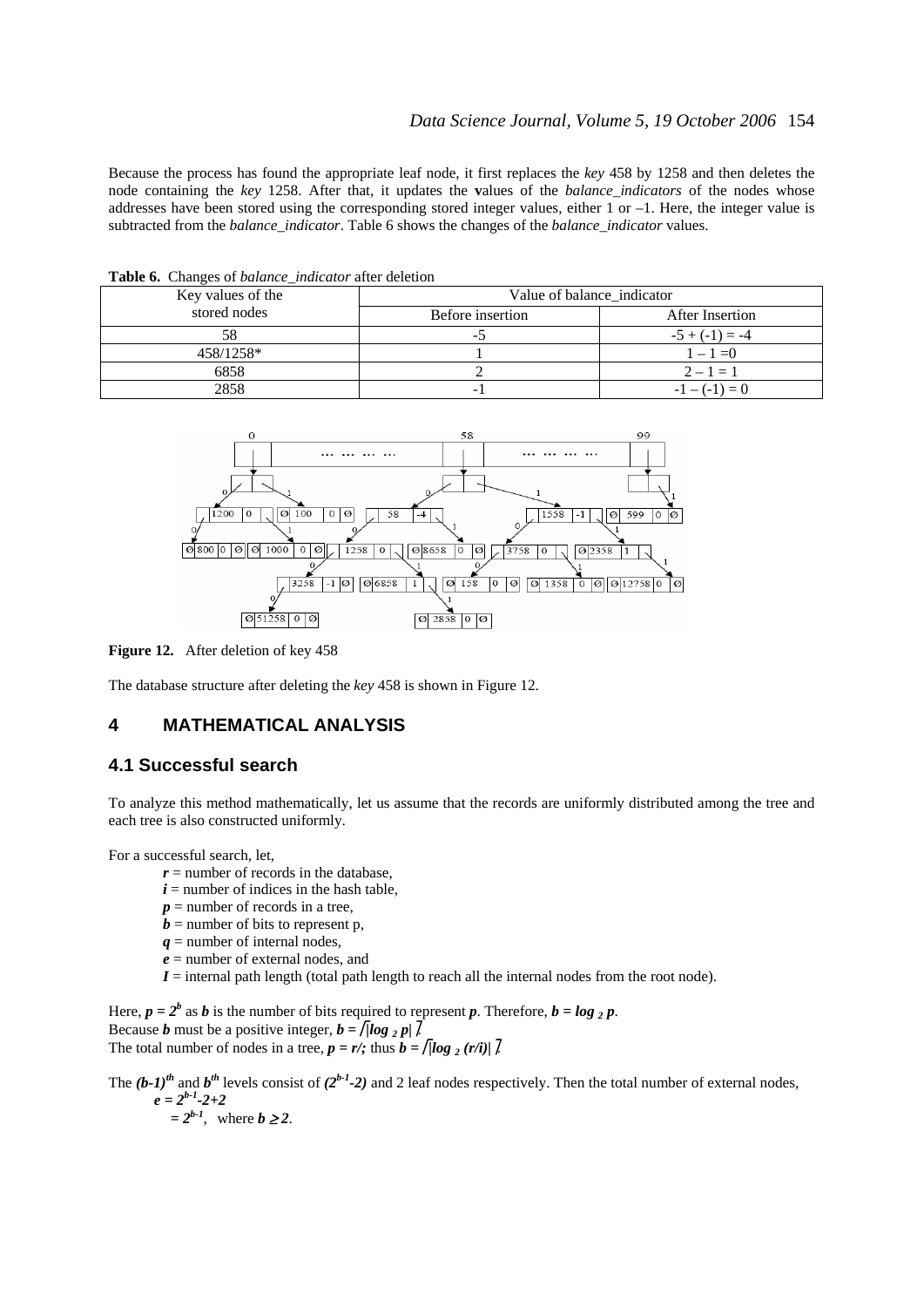The rest of the nodes are internal, and the total number of internal nodes,

$$
q = p - e
$$
  
= 2<sup>b</sup> - 2<sup>b-1</sup>  
= 2<sup>b-1</sup>(2-1)  
= 2<sup>b-1</sup>, where  $b \ge 2$ .

For *b* bits,

$$
I = \sum_{n=1}^{b-2} (n^*2^n) + 2^*(b-1), \text{ where } b \ge 2.
$$

The following steps are perfomed to obtain the average number of comparisons  $S_{avg}$  in a successful search

- 1. Divide **I** by the number of internal nodes, q;
- 2. Add **1** for a leaf node or **0** for a non-leaf node;
- 3. Multiply that result by 3 because of the following three comparisons:
	- One for checking the target key,
	- One for making the decision to turn right or left, and
	- One for determining if a child node is required at each internal node.
- 4. Add 3 because of the following three comparisons:
	- One checking if a tree exists in the corresponding hash index, and
	- Two for making the decision to turn right or left from the root node (one for checking the binary equivalent and the other for checking the NULL value); and

5. Subtract 2 for the one comparison done at the node where the target is found (compare to the three comparisons required in step 3).

The average number of comparisons for a successful search is

$$
S_{avg} = (I/q+1)*3+3-2
$$
  
= (I/q)\*3+4, where  $b \ge 2$ .

For  $\mathbf{b} = \mathbf{0}$  and 1, there is no internal path, that is,  $\mathbf{I} = \mathbf{0}$ . In this case,  $S_{\text{avg}} = 4.$ 

Finally,

Finally,  
\n
$$
S_{avg} = \begin{cases}\n4, & 0 \le b \le 1 \\
(I/q) * 3 + 4, & b \ge 2\n\end{cases}
$$
\nFor Figure 12,  $S_{avg} = (16/8)^*3 + 4 = 10$ .

|  |  |  |  |  | Table 7. Comparison between mathematical analysis and experimental result |
|--|--|--|--|--|---------------------------------------------------------------------------|
|--|--|--|--|--|---------------------------------------------------------------------------|

|                   | Successful Search            |                     |  |  |
|-------------------|------------------------------|---------------------|--|--|
| Number of records | <b>Mathematical Analysis</b> | Experimental result |  |  |
|                   | (No. of probes)              | (No. of probes)     |  |  |
| 100               | 4                            |                     |  |  |
| 200               | 4                            | 4                   |  |  |
| 400               | $\mathbf{r}$                 | 6                   |  |  |
| 800               | 9                            |                     |  |  |
| 1600              | 10                           | 9                   |  |  |
| 3200              | 12                           | 11                  |  |  |
| 6400              | 14                           | 14                  |  |  |
| 12800             | 17                           | 17                  |  |  |
| 25600             | 19                           | 20                  |  |  |
| 51200             | 22                           | 22                  |  |  |
| 102400            | 25                           | 25                  |  |  |
| 204800            | 28                           | 28                  |  |  |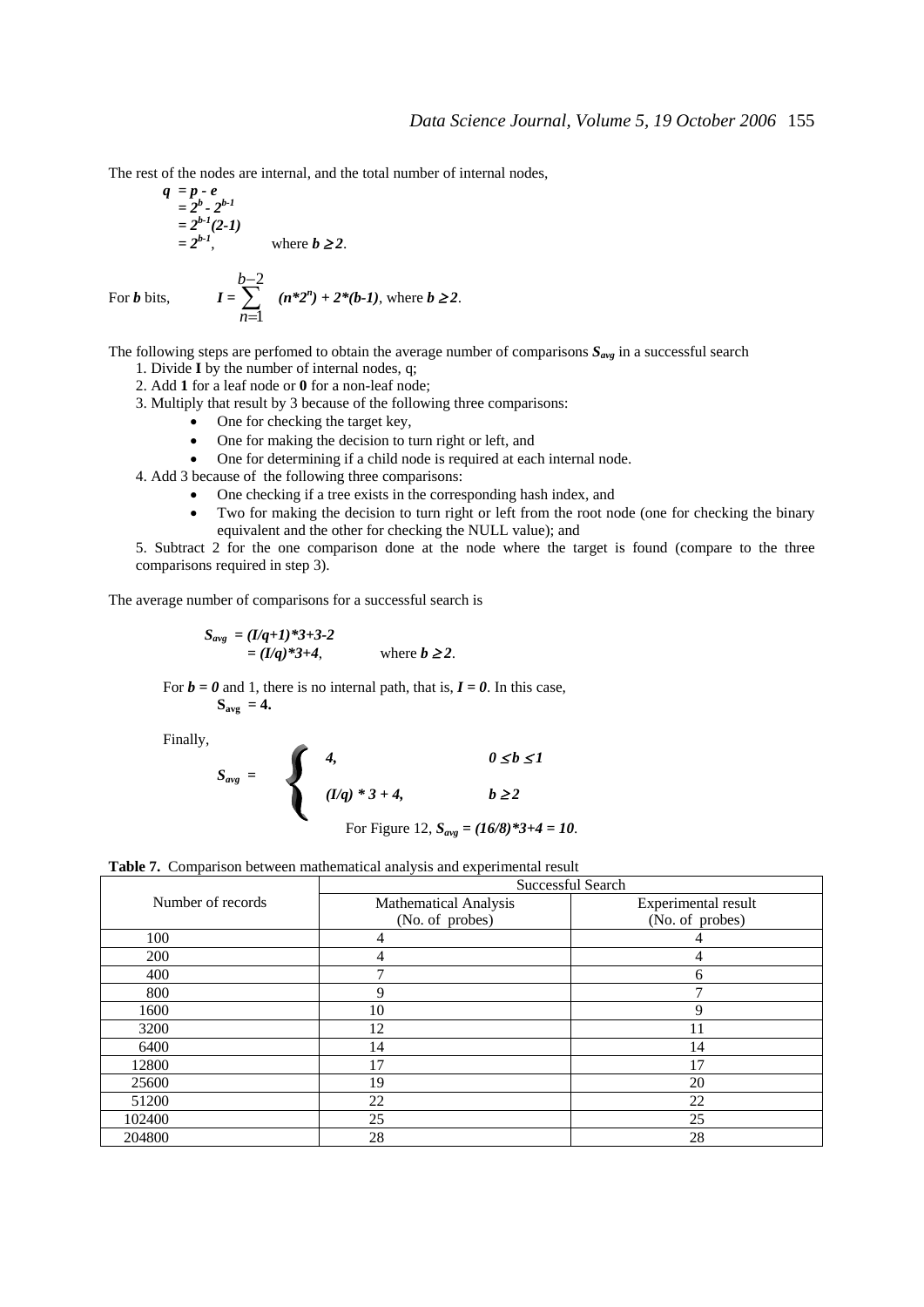|                   | Unsuccessful Search                             |                                        |  |  |
|-------------------|-------------------------------------------------|----------------------------------------|--|--|
| Number of records | <b>Mathematical Analysis</b><br>(No. of probes) | Experimental result<br>(No. of probes) |  |  |
| 100               | 5                                               |                                        |  |  |
| 200               | 6                                               | 6                                      |  |  |
| 400               | 9                                               | 8                                      |  |  |
| 800               | 11                                              | 10                                     |  |  |
| 1600              | 13                                              | 12                                     |  |  |
| 3200              | 15                                              | 15                                     |  |  |
| 6400              | 18                                              | 18                                     |  |  |
| 12800             | 21                                              | 21                                     |  |  |
| 25600             | 24                                              | 24                                     |  |  |
| 51200             | 27                                              | 27                                     |  |  |
| 102400            | 30                                              | 30                                     |  |  |
| 204800            | 33                                              | 31                                     |  |  |

**Table 8.** Comparison between mathematical analysis and experimental result

## **4.2 Unsuccessful search**

An unsuccessful search ends at a leaf node.

Let

 $x =$  Total path length to reach the leaf nodes at  $(b-1)^{th}$  level from the root node,

 $y =$ Total path length to reach the leaf nodes at  $b<sup>th</sup>$  level from the root node,

 $m =$ Total number of comparisons for the leaf nodes at  $(b-1)^{th}$  level, and

 $n =$ Total number of comparisons for the leaf nodes at  $b<sup>th</sup>$  level.

There are  $(2^{b-1}-2)$  leaf nodes at the  $(b-1)^{th}$  level, and the path length for each of these nodes from the root node is  $(b-1)^{th}$ *1)*. The total path length for these nodes is

$$
x = (2^{b-1}-2)^*(b-1)
$$
, where  $b \ge 2$ .

Because at each node except the root node (as described in step 3) 3 comparisons are needed and at the root node (as described in step 4) 3 and 2 comparisons are needed, the total number of comparisons for the nodes at  $(b-1)^{th}$  level is  $m = x^*3+(2^{b-1}-2)^*2$ , where  $b \ge 2$ .

Again, there are 2 leaf nodes at  $b<sup>th</sup>$  level and the path length is  $b$  for each of these nodes from the root node. The total path length for these nodes is

$$
y = 2 * b
$$
, where  $b \ge 2$ .

Because at each node 3 and at the root node 2 comparisons are needed, the total number of comparisons for these nodes *of*  $b^{th}$  level is

$$
n = y*3+2*2
$$
, where  $b \ge 2$ .

The average number of comparisons for an unsuccessful search is determined in the following way:

- 1) Adding *m* and *n*,
- 2) Dividing the result by the number of external nodes *e* , and
- 3) Adding this result to **1** as one comparison is needed to check whether the hash index contains a tree or not.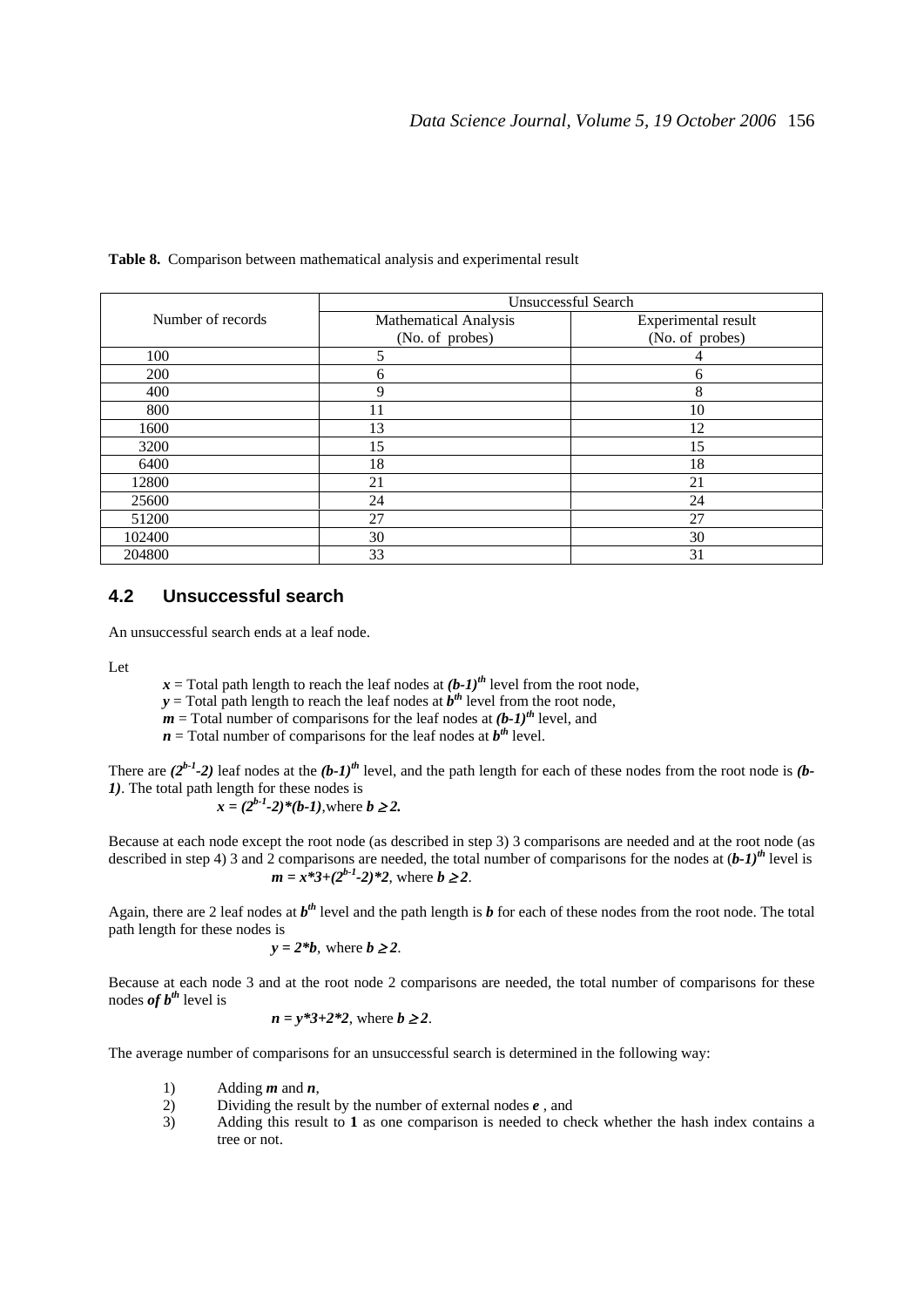Therefore, the average number of comparisons for an unsuccessful search is  $U_{avg} = [(m+n)/e] + 1$ , where  $\boldsymbol{b} \geq 2$ .

For  $b = 0$ , five comparisons are required for one side and two for other side. In doing this, we find the average number of comparisons to be 3.5. One comparison is added to this average for checking the existence of a tree. Therefore,  $U_{\text{ave}} = 4.5$ .

For  $b = 1$ , five comparisons are required for both sides, and we find the average number of comparisons to be 5. Similarly, one comparison is added to this average. Therefore,  $U_{avg} = 6$ .

In summary,

$$
U_{avg} = \begin{cases}\n4.5, & b = 0 \\
6, & b = 1 \\
[(m+n)/e] + 1, & b \ge 2\n\end{cases}
$$

## **4.3 Deletion**

To delete a node, first a search for it must be executed. Then the node is checked to see whether or not it is a leaf node. If it is a leaf node, the node is simply removed; otherwise a reordering scheme is needed to replace the *key* to be deleted with a *key* of its leaf node. As the number of internal nodes and the number of external nodes are equal, i.e.,  $2^{b-1}$ , for a tree having b levels ( $b \ge 2$ ), the probability of the necessity of a reordering scheme for a deletion of a node is 0.5.

The average cost of deletion  $=$  Cost of a successful search

 + 0.5 \* Cost of checking a leaf node + 0.5 \* Cost of reordering scheme.

That is,  $D_{avg} = S_{avg} + 0.5 * 2 + 0.5 * R_{avg}$ .  $= S_{avg} + 0.5 * R_{avg} + 1$ , where  $b \ge 2$ And  $D_{avg}$  = Average cost of deletion and  $\mathbf{R}_{\text{avg}} = \overrightarrow{\text{Cost}}$  of reordering scheme.

While reordering the tree, the traversal starts from the node that is to be deleted and must end at a leaf node.

For a uniform distribution of the records in the tree, leaves are placed at the  $(b-1)^{th}$  and  $b^{th}$  levels. As  $(2^{b-1}-2)$  leaves are placed at the  $(b-1)$ <sup>th</sup> level, the probability of finding a leaf node at this level is

$$
P_1(b-1) = (2^{b-1}-2)/2^{b-1}
$$
  
= (1-2/2<sup>b-1</sup>)  
= (1-2<sup>2-b</sup>).

Similarly, as 2 leaves are placed at the  $b<sup>th</sup>$  level, the probability of finding a leaf node at this level is

$$
P_l(b) = \frac{2}{2^{b-l}} = 2^{2-b}.
$$

A node at  $i^{\text{th}}$  level, which finds the leaf node at the  $(b-1)^{\text{th}}$  level, needs to traverse  $(b-i-1)$  internal nodes and a leaf node. At each internal node, 3 comparisons are required:

- 1. one to check whether the left pointer is null or not,
- 2. one to check whether the right pointer is null or not, and
- 3. one to check the balance indicator value.

At the leaf node, 2 comparisons are required:

1. one to check whether the left pointer is null or not, and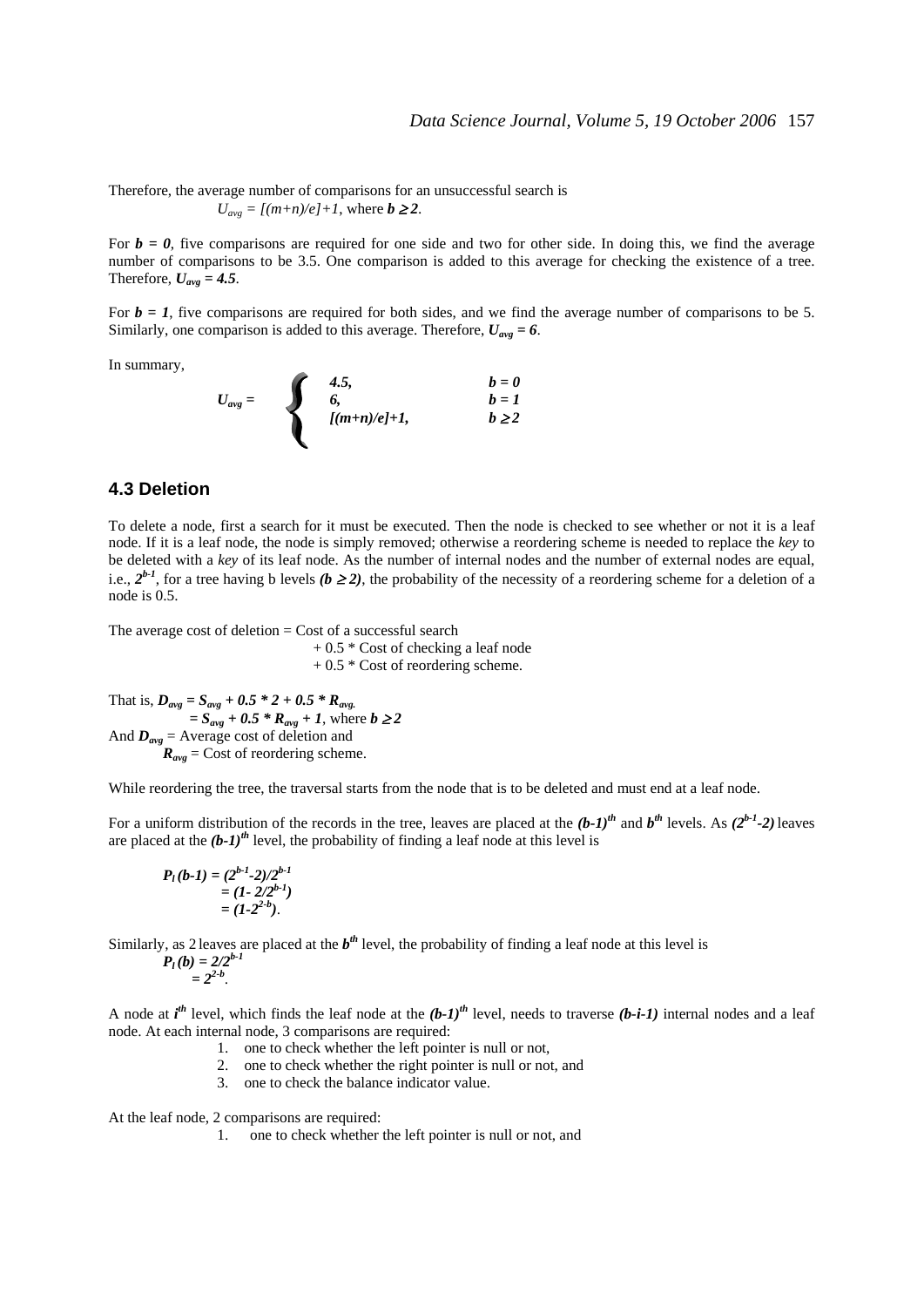2. one to check whether the right pointer is null or not.

Therefore, the cost for a non-leaf node of  $\mathbf{i}^{th}$  level which finds its leaf node at  $(b-1)^{th}$  level is  $C_i(b-1) = P_{nl}(i) * P_l(b-1)$ *\* [(b-i-1)\*3 + 2]*.

A node at the  $i^{\text{th}}$  level which finds the leaf node at the  $b^{\text{th}}$  level needs to traverse  $(b-i)$  internal nodes and a leaf node. Thus, the cost for a non-leaf node at the  $i^h$  level which finds its leaf node at the  $b^h$  level is  $C_i(b) = P_{nl}(i) * P_l(b) * [(b-i)*3 + 2].$ 

For the 2 non-leaf nodes at the  $(b-1)^{th}$  level, the traversal must end at a leaf node of  $b^{th}$  level. Here, 5 comparisons are required:

- 1. 3 for the non-leaf node and
- 2. 2 for the leaf node.

Therefore, a cost  $C_{b-1}(b) = P_{nl}(b-1) * 5$  is added.

Finally, we get the cost of reordering scheme:

$$
R_{avg} = \sum_{i=1}^{b-2} (C_i(b-1) + C_i(b)) + 5 * 2^{2-b}, \text{ where } b \ge 2.
$$

For  $\mathbf{b} = \mathbf{0}$  and  $\mathbf{I}$ , two comparisons are necessary for leaf node checking.

Therefore, the cost of deletion of a record is

$$
D_{avg} = \begin{cases} S_{avg} + 2, & 0 \leq b \leq 1 \\ S_{avg} + 0.5 * R_{avg} + 1, & b \geq 2 \end{cases}
$$

|  |  |  |  |  | <b>Table 9.</b> Comparison between mathematical analysis and experimental result |
|--|--|--|--|--|----------------------------------------------------------------------------------|
|--|--|--|--|--|----------------------------------------------------------------------------------|

|                   | Deletion                     |                       |
|-------------------|------------------------------|-----------------------|
| Number of records | <b>Mathematical Analysis</b> | * Experimental result |
|                   | (No. of probes)              | (No. of probes)       |
| 100               | 6                            | 6                     |
| 200               | 6                            | 6                     |
| 400               | 11                           | 9                     |
| 800               | 12                           | 11                    |
| 1600              | 14                           | 14                    |
| 3200              | 16                           | 16                    |
| 6400              | 19                           | 19                    |
| 12800             | 21                           | 22                    |
| 25600             | 24                           | 25                    |
| 51200             | 27                           | 28                    |
| 102400            | 30                           | 31                    |
| 204800            | 33                           | 34                    |

The node containing a record in the proposed technique requires a little more memory than separate chaining and dynamic hashing. The extra field *balance\_indicator*, however*,* helps to maintain proper balance in the tree and thus increases efficiency for searching, insertion, and deletion. The facility of using the binary equivalent is that it does not depend on the order in which *key*s arrive, whereas for a usual binary tree, its balance depends on the order of *key*s. Moreover, the association of a binary tree with each hash index enables the technique to handle large numbers of records efficiently. The experimental results in the next section explore the performance of the method.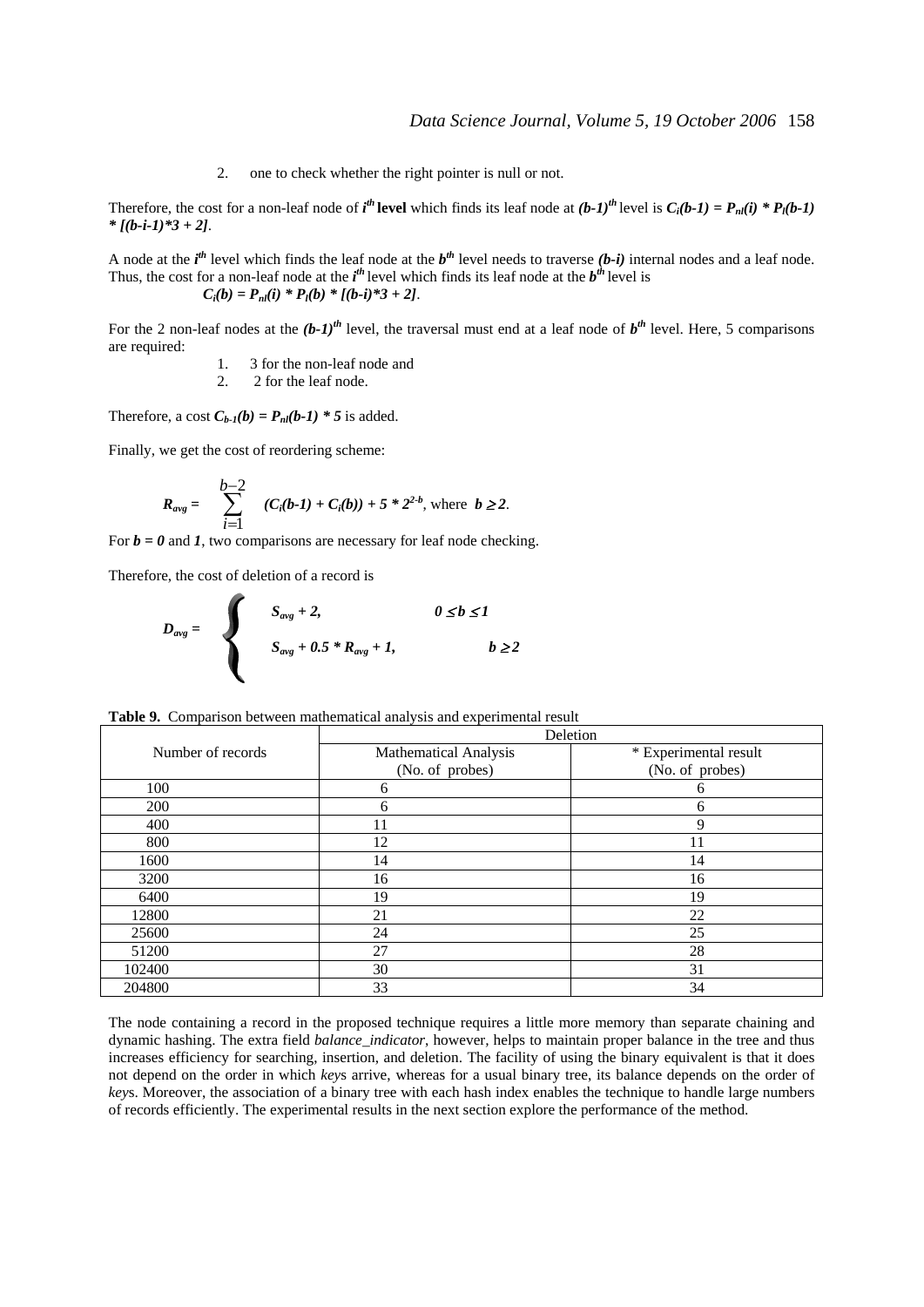# **5 EXPERIMENTAL RESULTS**

Analyses have been performed on several sets of data. First, a set of 100 records is inserted, and then an additional 10 records are inserted. The total numbers of comparisons are evaluated; from this, the average number of comparisons for an insertion is found. After this, the same experiment is performed on additional sets of data. The last set contains 204800 records. Experimental results for searching and deletion are also tested in the same manner. The same experiments are performed on the same sets of data after deleting 10% of the records.

| Number of | Successful Search |                 |                    |  |
|-----------|-------------------|-----------------|--------------------|--|
| records   | Separate Chaining | Dynamic Hashing | Proposed Technique |  |
| 100       |                   | 3               |                    |  |
| 200       | 3                 | 5               | $\overline{4}$     |  |
| 400       |                   | 6.              | 6                  |  |
| 800       | 6                 | 8.              | 7                  |  |
| 1600      | 9                 | 11              | 9                  |  |
| 3200      | 18                | 14              | 11                 |  |
| 6400      | 33                | 17              | 14                 |  |
| 12800     | 65                | 19              | 17                 |  |
| 25600     | 130               | 22              | 20                 |  |
| 51200     | 258               | 25              | 22                 |  |
| 102400    | 514               | 28              | 25                 |  |
| 204800    | 1026              | 31              | 28                 |  |

Table 10. No. comparisons for successful search **Table 11.** No. comparisons for unsuccessful search

| <b>Table 11.</b> Comparisons for insertion |  |  |  |
|--------------------------------------------|--|--|--|

| Number of | Insertion         |                 |                    |
|-----------|-------------------|-----------------|--------------------|
| records   | Separate Chaining | Dynamic Hashing | Proposed Technique |
| 100       | 2                 | 4               | 5                  |
| 200       | 3                 | 6               | 6                  |
| 400       | 6                 | 9               | 8                  |
| 800       | 11                | 11              | 10                 |
| 1600      | 19                | 14              | 12                 |
| 3200      | 36                | 17              | 15                 |
| 6400      | 71                | 20              | 18                 |
| 12800     | 142               | 23              | 21                 |
| 25600     | 283               | 26              | 24                 |
| 51200     | 564               | 29              | 27                 |
| 102400    | 1076              | 32              | 30                 |
| 204800    | 2151              | 35              | 33                 |

| Number of | Successful Search after 10% deletion |                 |                    |
|-----------|--------------------------------------|-----------------|--------------------|
| records   | Separate Chaining                    | Dynamic Hashing | Proposed Technique |
| 100       |                                      | 3               |                    |
| 200       | 3                                    | 5               | 4                  |
| 400       | 3                                    | 6               | 6                  |
| 800       | 5                                    | 8               | 6                  |
| 1600      | 9                                    | 11              | 9                  |
| 3200      | 16                                   | 14              | 11                 |
| 6400      | 30                                   | 17              | 14                 |
| 12800     | 59                                   | 19              | 16                 |
| 25600     | 117                                  | 22              | 19                 |
| 51200     | 232                                  | 25              | 22                 |
| 102400    | 463                                  | 28              | 25                 |
| 204800    | 926                                  | 31              | 28                 |

|                    | Table 15. No. of comparisons for insertion |  |
|--------------------|--------------------------------------------|--|
| after 10% deletion |                                            |  |

| Number of | Insertion after 10% deletion |                 |                    |  |
|-----------|------------------------------|-----------------|--------------------|--|
| records   | Separate Chaining            | Dynamic Hashing | Proposed Technique |  |
| 100       | 2                            | 4               | 4                  |  |
| 200       | 3                            | 6               | 6                  |  |
| 400       | 6                            | 9               | 7                  |  |
| 800       | 10                           | 12              | 10                 |  |
| 1600      | 17                           | 14              | 12                 |  |
| 3200      | 33                           | 17              | 15                 |  |
| 6400      | 65                           | 20              | 17                 |  |
| 12800     | 129                          | 23              | 20                 |  |
| 25600     | 257                          | 26              | 23                 |  |
| 51200     | 513                          | 29              | 26                 |  |
| 102400    | 1025                         | 32              | 29                 |  |
| 204800    | 2048                         | 35              | 32                 |  |

| Number of | Unsuccessful Search |                 |                    |
|-----------|---------------------|-----------------|--------------------|
| records   | Separate Chaining   | Dynamic Hashing | Proposed Technique |
| 100       |                     | 5               |                    |
| 200       | 3.                  | 7               | 6                  |
| 400       | 5                   | 9               | 8                  |
| 800       | 9                   | 12              | 10                 |
| 1600      | 17                  | 15              | 12                 |
| 3200      | 33                  | 18              | 15                 |
| 6400      | 65                  | 20              | 18                 |
| 12800     | 129                 | 26              | 21                 |
| 25600     | 257                 | 27              | 24                 |
| 51200     | 513                 | 29              | 27                 |
| 102400    | 1025                | 32              | 30                 |
| 204800    | 2049                | 35              | 31                 |

Table 12. Comparisons for deletion

| Number of | Deletion          |                 |                    |  |
|-----------|-------------------|-----------------|--------------------|--|
| records   | Separate Chaining | Dynamic Hashing | Proposed Technique |  |
| 100       |                   | 3               | 6                  |  |
| 200       | 3                 | 4               | 6                  |  |
| 400       | 3                 | 6               | 9                  |  |
| 800       | 6                 | 8               | 11                 |  |
| 1600      | 10                | 11              | 14                 |  |
| 3200      | 17                | 14              | 16                 |  |
| 6400      | 34                | 17              | 19                 |  |
| 12800     | 66                | 19              | 22                 |  |
| 25600     | 130               | 22              | 25                 |  |
| 51200     | 257               | 25              | 28                 |  |
| 102400    | 512               | 28              | 31                 |  |
| 204800    | 1021              | 31              | 34                 |  |

#### **Table 13.** No. of comparisons for an **Table 14.** No. of comparisons for an unsuccessful search after 10% deletion unsuccessful search after 10% deletion

| Number of | ۰.<br>Unsuccessful Search after 10% deletion |                 |                    |
|-----------|----------------------------------------------|-----------------|--------------------|
| records   | Separate Chaining                            | Dynamic Hashing | Proposed Technique |
| 100       |                                              |                 |                    |
| 200       | 3                                            |                 | 6                  |
| 400       | 5                                            | $\mathbf Q$     |                    |
| 800       | 8                                            | 12              | 9                  |
| 1600      | 15                                           | 15              | 12                 |
| 3200      | 30                                           | 18              | 15                 |
| 6400      | 59                                           | 20              | 17                 |
| 12800     | 116                                          | 24              | 20                 |
| 25600     | 231                                          | 27              | 23                 |
| 51200     | 462                                          | 29              | 26                 |
| 102400    | 923                                          | 32              | 29                 |
| 204800    | 1845                                         | 35              | 32                 |

#### Table 16. No. of comparisons for deletion after 10% deletion

| Number of | Deletion after 10% deletion |                 |                    |
|-----------|-----------------------------|-----------------|--------------------|
| records   | Separate Chaining           | Dynamic Hashing | Proposed Technique |
| 100       | $\overline{c}$              | 3               | 6                  |
| 200       | 3                           |                 | 6                  |
| 400       | $\overline{4}$              | 6               | 9                  |
| 800       | 6                           | 8               | 11                 |
| 1600      | 9                           | 11              | 14                 |
| 3200      | 16                          | 14              | 16                 |
| 6400      | 30                          | 17              | 19                 |
| 12800     | 59                          | 19              | 22                 |
| 25600     | 117                         | 22              | 25                 |
| 51200     | 232                         | 25.             | 28                 |
| 102400    | 460                         | 28              | 31                 |
| 204800    | 922                         | 31              | 34                 |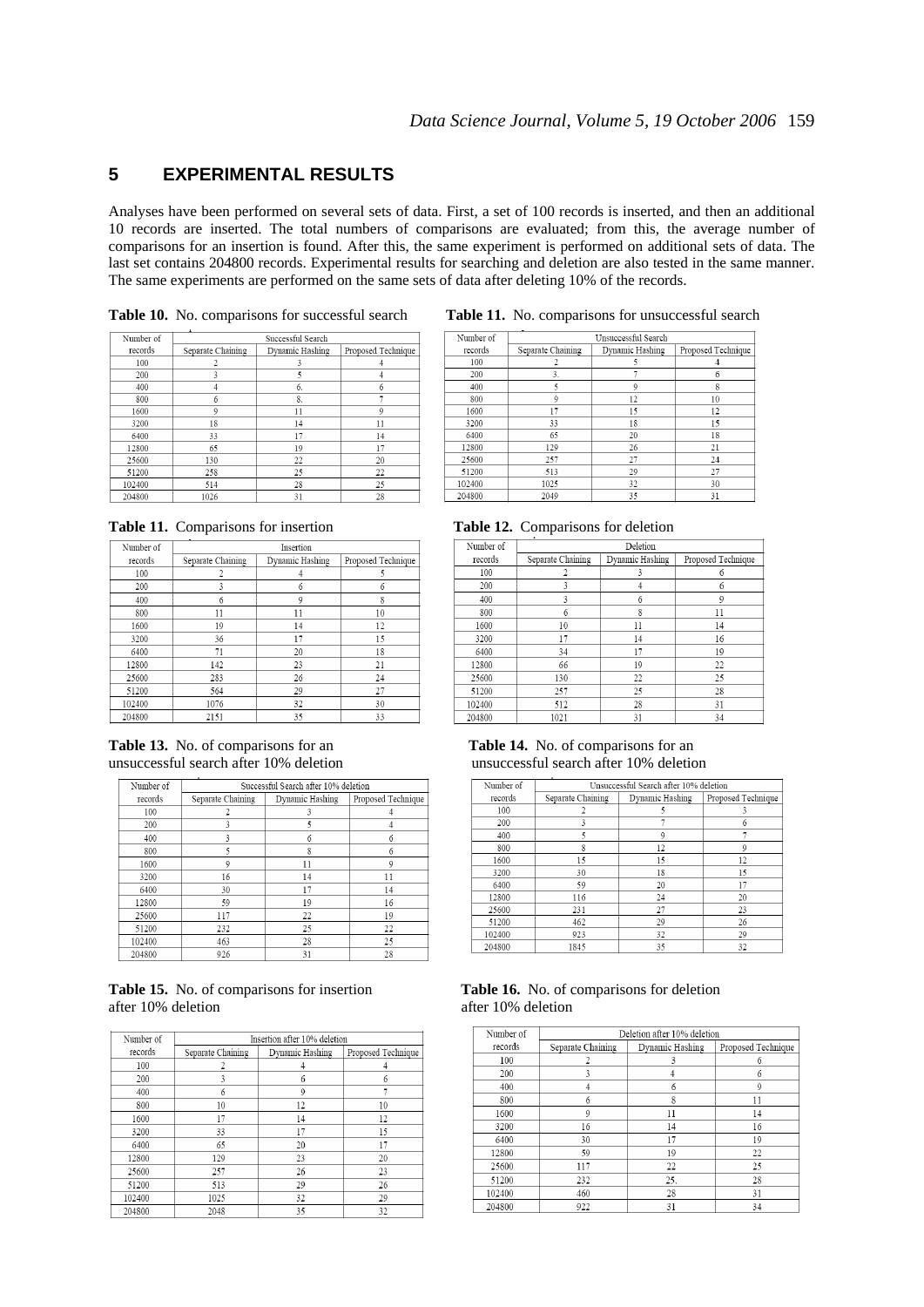#### **5.1 Memory utilization**

In the proposed technique, each record node requires total 10 bytes, whereas in dynamic hashing, each node requires 8 bytes. After deletion, dynamic hashing does not destroy the node containing the key to be deleted, but the proposed technique does. For *x* records in a database, the proposed technique requires 10*x* bytes; whereas dynamic hashing requires 8*x* bytes. After the deletion of *p*% records, memory requirements for both techniques are the same. Therefore,

$$
8x = 10x - 10 * \frac{px}{100}
$$
  
\n
$$
\Rightarrow \frac{px}{10} = 2x.
$$
 Therefore,  $p = 20$ .

That is, after 20% deletion, the memory requirements for both techniques are same. If more than 20% deletion occurs, the proposed technique requires less memory than dynamic hashing.

| Number of records | Separate chaining | Dynamic hashing | Proposed technique |
|-------------------|-------------------|-----------------|--------------------|
|                   | (in KB)           | (in KB)         | (in KB)            |
| 500               | 3.20              | 4.13            | 5.40               |
| 1000              | 6.20              | 8.13            | 10.40              |
| 2000              | 12.20             | 16.13           | 20.40              |
| 5000              | 30.20             | 40.13           | 50.40              |

**Table 17.** Memory comparison

**Table 18.** Memory comparison after 20% deletion

| Number of records | Separate chaining | Dynamic hashing | Proposed technique |
|-------------------|-------------------|-----------------|--------------------|
|                   | (in KB)           | (in KB)         | (in KB)            |
| 400               | 2.60              | 4.13            | 4.40               |
| 800               | 5.00              | 8.13            | 8.40               |
| 1600              | 9.80              | 16.13           | 16.40              |
| 4000              | 24.20             | 40.13           | 40.40              |

**Table 19.** Memory comparison after 30% deletion

| Number of records | Separate chaining | Dynamic hashing | Proposed technique |
|-------------------|-------------------|-----------------|--------------------|
|                   | (in KB)           | (in KB)         | (in KB)            |
| 350               | 2.32              | 4.13            | 3.90               |
| 700               | 4.40              | 8.13            | 7.40               |
| 1400              | 8.60              | 16.13           | 14.40              |
| 3500              | 21.20             | 40.13           | 35.40              |

## **6 DISCUSSION AND CONCLUSION**

From the experimental results, it is obvious that separate chaining works better for small numbers of records. When the number of records increases, however, its performance degrades drastically. In dynamic hashing, the main problem is that each deletion creates an unused node, thus increasing the cost for accessing a record. In the proposed technique, when a record is deleted, the key is replaced by another key located in a leaf node, and that leaf node is destroyed. Thus, no unused node is ever created in the tree. Also in the proposed technique, an extra field is added to each node in order to prevent the tree from becoming unbalanced when a record is deleted. As a result, the memory